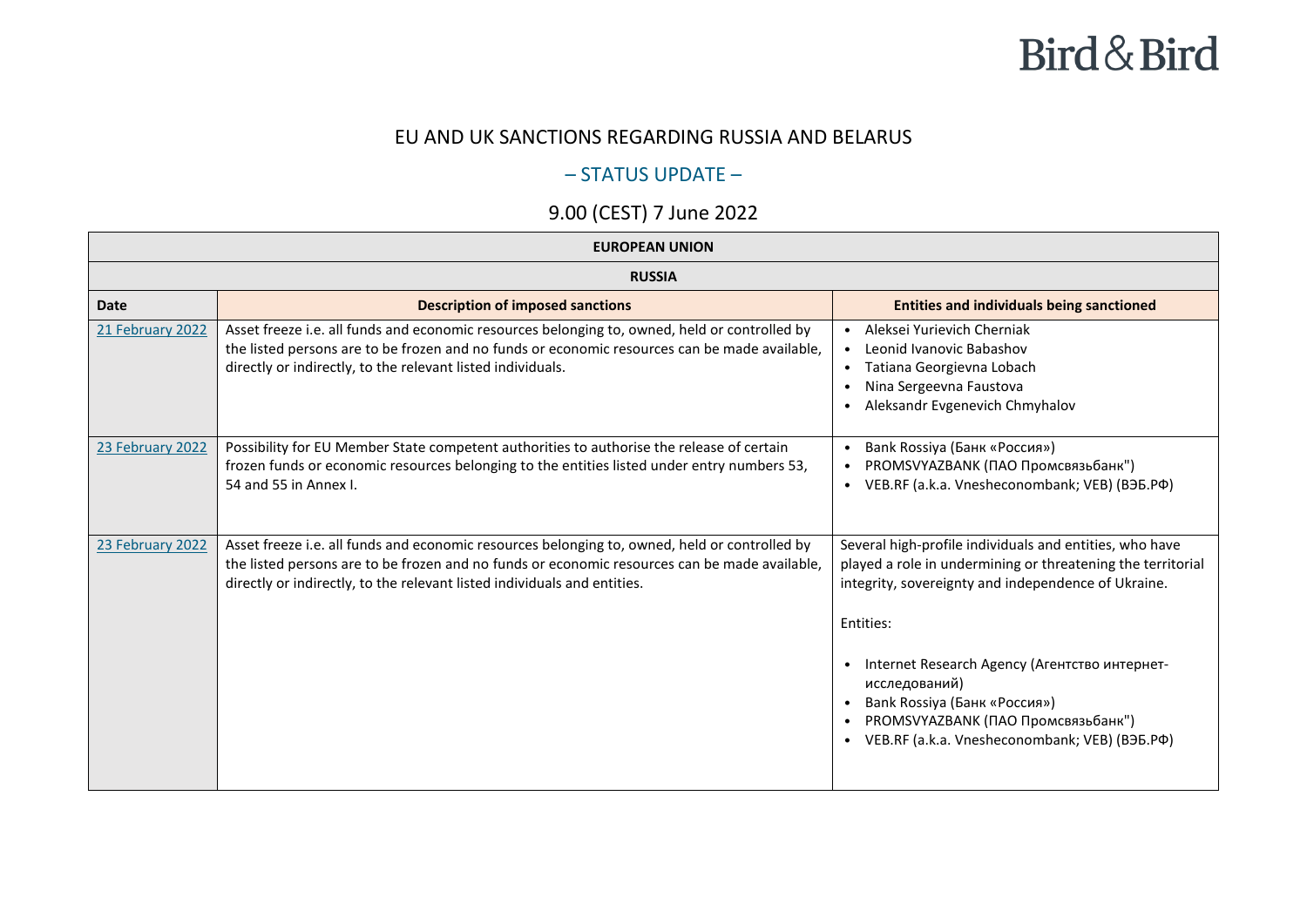| 23 February 2022 | Asset freeze i.e. all funds and economic resources belonging to, owned, held or controlled by<br>the listed persons are to be frozen and no funds or economic resources can be made available,<br>directly or indirectly, to the relevant listed individuals.                                                                                                                                                                                                                                                                                                                                                                                                                                                                                                                                                                                                                                                                                                                                                                                              | Members of the Russian State Duma                                                                                                                                                                                                                                                                 |
|------------------|------------------------------------------------------------------------------------------------------------------------------------------------------------------------------------------------------------------------------------------------------------------------------------------------------------------------------------------------------------------------------------------------------------------------------------------------------------------------------------------------------------------------------------------------------------------------------------------------------------------------------------------------------------------------------------------------------------------------------------------------------------------------------------------------------------------------------------------------------------------------------------------------------------------------------------------------------------------------------------------------------------------------------------------------------------|---------------------------------------------------------------------------------------------------------------------------------------------------------------------------------------------------------------------------------------------------------------------------------------------------|
| 23 February 2022 | Sectoral prohibition to finance the Russian Federation, its government and Central Bank, or a<br>legal person, entity or body acting on behalf or at the direction of the Russian Federation, its<br>government and Central Bank.                                                                                                                                                                                                                                                                                                                                                                                                                                                                                                                                                                                                                                                                                                                                                                                                                          | N/A                                                                                                                                                                                                                                                                                               |
| 24 February 2022 | Import ban on goods from the non-government controlled areas of the Donetsk and<br>Luhansk oblasts (including prohibition to provide, directly or indirectly, financing or<br>financial assistance, as well as insurance and reinsurance, related to the import of goods<br>originating in the non-government controlled areas of Donetsk oblast or in non-<br>government controlled areas of Luhansk oblast);<br>Restrictions on trade and investments related to certain economic sectors in the Donetsk<br>$\bullet$<br>and Luhansk oblasts;<br>A prohibition to supply tourism services; and<br>$\bullet$<br>Sale, supply, transfer and export bans for certain listed goods and technologies.                                                                                                                                                                                                                                                                                                                                                         | N/A                                                                                                                                                                                                                                                                                               |
| 25 February 2022 | Extension of scope in view of targeting parties with asset freezes that are involved in or<br>$\bullet$<br>associated with parties involved in the relevant activities in Ukraine                                                                                                                                                                                                                                                                                                                                                                                                                                                                                                                                                                                                                                                                                                                                                                                                                                                                          | $\bullet$ N/A                                                                                                                                                                                                                                                                                     |
| 25 February 2022 | Asset freeze i.e. all funds and economic resources belonging to, owned, held or controlled<br>by the listed persons are to be frozen and no funds or economic resources can be made<br>available, directly or indirectly, to the relevant listed individuals and entities                                                                                                                                                                                                                                                                                                                                                                                                                                                                                                                                                                                                                                                                                                                                                                                  | Contains amongst others: Vladimir Vladimirovich PUTIN<br>(Владимир Влади мирович ПУ ТИН) - number 669                                                                                                                                                                                             |
| 25 February 2022 | Partial suspension of the application of the Agreement between the European Community<br>and the Russian Federation on the facilitation of the issuance of visas to the citizens of the<br>European Union and the Russian Federation                                                                                                                                                                                                                                                                                                                                                                                                                                                                                                                                                                                                                                                                                                                                                                                                                       | $\bullet$ N/A                                                                                                                                                                                                                                                                                     |
| 26 February 2022 | Prohibition to sell, supply, transfer or export, directly or indirectly, dual-use goods and<br>technology, whether or not originating in the Union, to any natural or legal person, entity<br>or body in Russia or for use in Russia<br>Prohibition to provide technical assistance, brokering services, other services or financing<br>$\bullet$<br>or financial assistance related to dual-use goods and technology to any natural or legal<br>person, entity or body in Russia or for use in Russia<br>Prohibition to sell, supply, transfer or export, directly or indirectly, specific listed "cutting-<br>$\bullet$<br>edge" goods and technology which might contribute to Russia's military and technological<br>enhancement, or the development of the defence and security sector<br>Prohibition to provide technical assistance, brokering services, other services or financing<br>or financial assistance which might contribute to Russia's military and technological<br>enhancement, or the development of the defence and security sector | Contains amongst others the following parties:<br>Almaz-Antey<br>$\bullet$<br>Kamaz<br>$\bullet$<br>Novorossiysk Commercial Sea Port<br>$\bullet$<br>Rostec (Russian Technologies State Corporation)<br>Russian Railways<br>• JSC PO Sevmash<br>• Sovcomflot<br>• United Shipbuilding Corporation |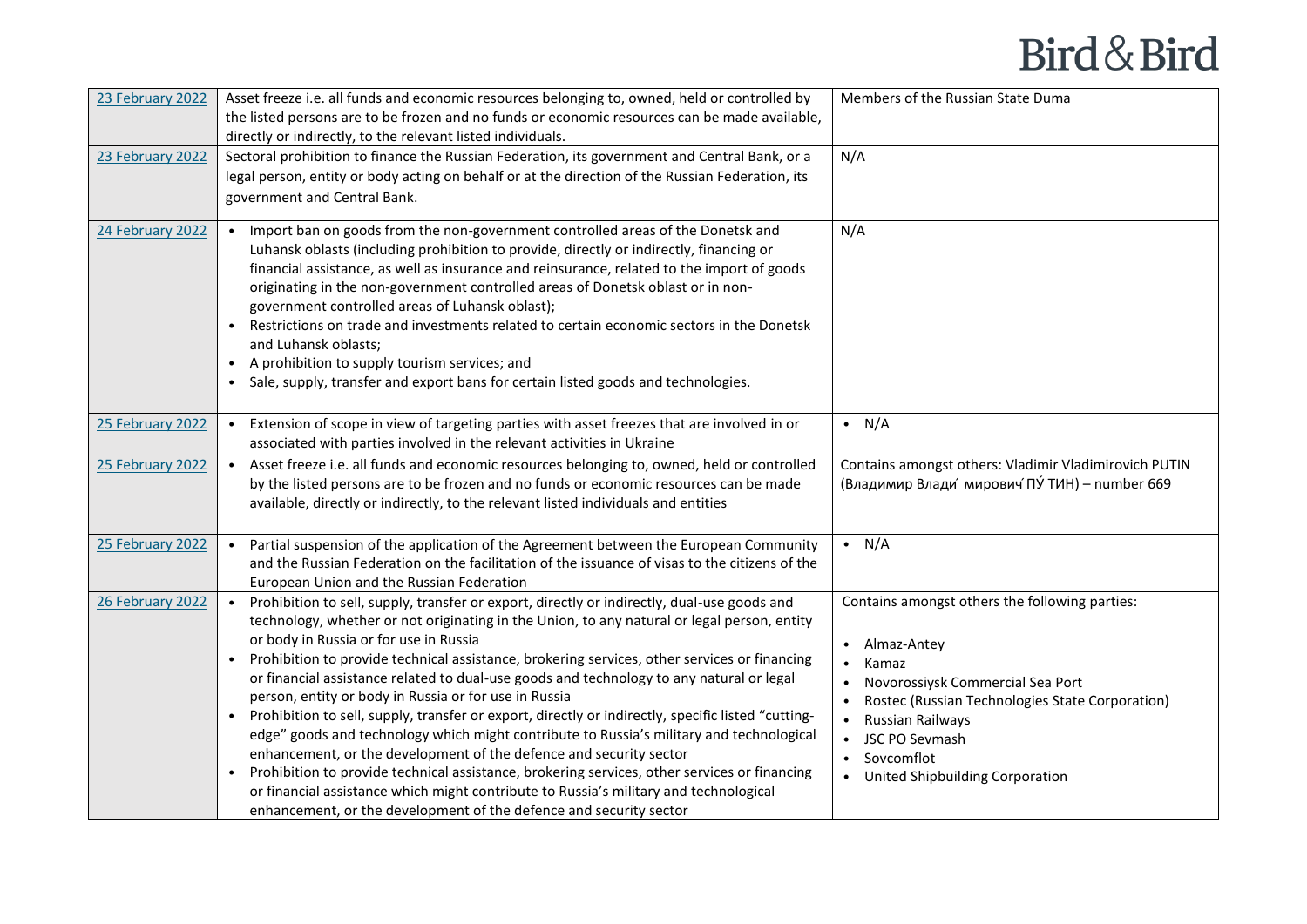|                                      | • Prohibition to provide public financing or financial assistance for trade with, or investment<br>in, Russia<br>Prohibition to sell, supply, transfer or export, directly or indirectly, goods and technology<br>$\bullet$<br>suited for use in oil refining to any natural or legal person, entity or body in Russia or for<br>use in Russia<br>Prohibition to provide technical assistance, brokering services, other services or financing<br>$\bullet$<br>or financial assistance relating to goods and technology suited for use in oil refining to any<br>natural or legal person, entity or body in Russia or for use in Russia<br>Prohibited to sell, supply, transfer or export, directly or indirectly, goods, technology or<br>services suited for use in aviation or the space industry to any natural or legal person,<br>entity or body in Russia or for use in Russia<br>Ban relating to bank deposits from Russian entities, nationals and parties located in Russia<br>Prohibition to provide certain financial services to Russian entities, nationals and parties<br>located in Russia |                                                                                                                                                                                     |
|--------------------------------------|------------------------------------------------------------------------------------------------------------------------------------------------------------------------------------------------------------------------------------------------------------------------------------------------------------------------------------------------------------------------------------------------------------------------------------------------------------------------------------------------------------------------------------------------------------------------------------------------------------------------------------------------------------------------------------------------------------------------------------------------------------------------------------------------------------------------------------------------------------------------------------------------------------------------------------------------------------------------------------------------------------------------------------------------------------------------------------------------------------|-------------------------------------------------------------------------------------------------------------------------------------------------------------------------------------|
| 28 February 2022<br>28 February 2022 | Prohibition for any aircraft operated by Russian air carriers, including as a marketing<br>carrier in code-sharing or blocked-space arrangements, or for any Russian registered<br>aircraft, or for any non-Russian-registered aircraft which is owned or chartered, or<br>otherwise controlled by any Russian natural or legal person, entity or body, to land in, take<br>off from or overfly the territory of the Union<br>Prohibition to conduct transactions related to the management of reserves as well as of<br>assets of the Central Bank of Russia, including transactions with any legal person, entity or<br>body acting on behalf of, or at the direction of, the Central Bank of Russia<br>Asset freeze i.e. all funds and economic resources belonging to, owned, held or controlled<br>by the listed persons are to be frozen and no funds or economic resources can be made<br>available, directly or indirectly, to the relevant listed individuals and entities                                                                                                                        | $\bullet$ N/A<br>• Contains several individuals; and<br>Gas Industry Insurance Company SOGAZ                                                                                        |
| 2 March 2022                         | Prohibition - as of 12 March 2022 - to provide specialised financial messaging services,<br>which are used to exchange financial data, to specific sanctioned parties or to any legal<br>person, entity or body established in Russia whose proprietary rights are directly or<br>indirectly owned for more than 50 % by specific sanctioned parties ("SWIFT related<br>sanctions");<br>Prohibition to sell, supply, transfer or export euro denominated banknotes to Russia or to<br>$\bullet$<br>any natural or legal person, entity or body in Russia, including the government and the<br>Central Bank of Russia, or for use in Russia;<br>Prohibition to invest, participate or otherwise contribute to projects co-financed by the<br>$\bullet$<br>Russian Direct Investment Fund                                                                                                                                                                                                                                                                                                                    | <b>SWIFT related sanctions</b> are targeted at:<br><b>Bank Otkritie</b><br>Novikombank<br>Promsvyazbank<br>Bank Rossiya<br>Sovcombank<br><b>VNESHECONOMBANK (VEB)</b><br>• VTB BANK |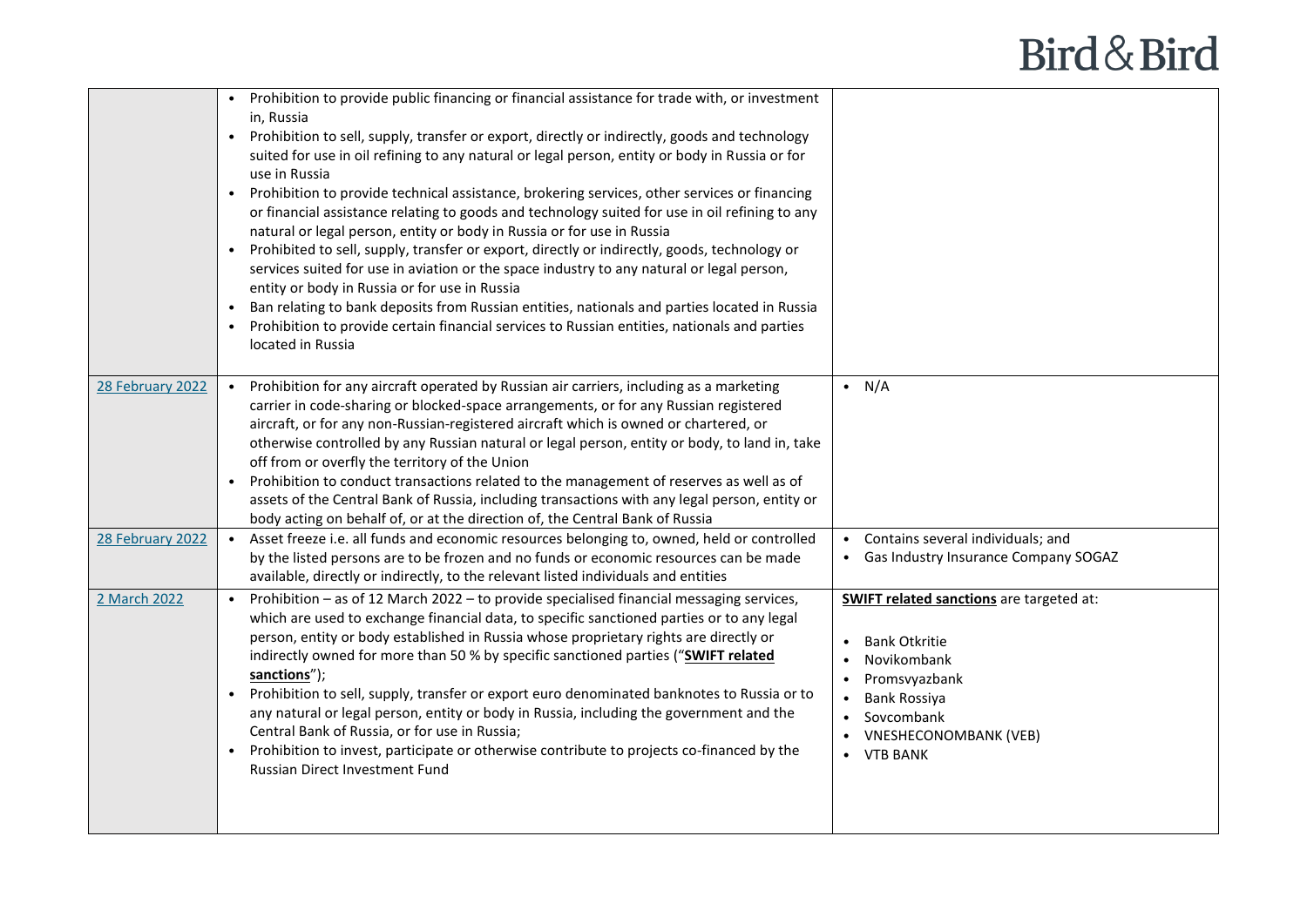| 2 March 2022  | Prohibition for operators to broadcast or to enable, facilitate or otherwise contribute to<br>broadcast, any content by specific listed sanctioned parties, including through<br>transmission or distribution by any means such as cable, satellite, IP-TV, internet service<br>providers, internet video-sharing platforms or applications, whether new or pre-installed;<br>Suspension of any broadcasting licence or authorisation, transmission and distribution<br>$\bullet$<br>arrangement with the specific listed sanctioned parties                                                                                                                                                                                                                                                                    | RT- Russia Today English<br>RT- Russia Today UK<br>RT - Russia Today Germany<br>RT - Russia Today France<br>RT- Russia Today Spanish<br>$\bullet$<br>Sputnik<br>$\bullet$                                                                                                                                                                                                                |
|---------------|-----------------------------------------------------------------------------------------------------------------------------------------------------------------------------------------------------------------------------------------------------------------------------------------------------------------------------------------------------------------------------------------------------------------------------------------------------------------------------------------------------------------------------------------------------------------------------------------------------------------------------------------------------------------------------------------------------------------------------------------------------------------------------------------------------------------|------------------------------------------------------------------------------------------------------------------------------------------------------------------------------------------------------------------------------------------------------------------------------------------------------------------------------------------------------------------------------------------|
| 2 March 2022  | Asset freeze i.e. all funds and economic resources belonging to, owned, held or controlled by<br>the listed persons are to be frozen and no funds or economic resources can be made available,<br>directly or indirectly, to the relevant listed individuals.                                                                                                                                                                                                                                                                                                                                                                                                                                                                                                                                                   | • Contains several individuals                                                                                                                                                                                                                                                                                                                                                           |
| 4 March 2022  | Amendment of the remarks relating to the rights of defence and the right to effective judicial<br>protection of natural persons targeted with asset freezes (i.e. all funds and economic<br>resources belonging to, owned, held or controlled by the listed persons are to be frozen and<br>no funds or economic resources can be made available, directly or indirectly, to the relevant<br>listed individuals).<br>The listed natural persons have been identified by the EU Council as being responsible for the<br>misappropriation of Ukrainian State funds, and persons responsible for human rights<br>violations in Ukraine, and natural or legal persons, entities or bodies associated with them.                                                                                                     | No new listings                                                                                                                                                                                                                                                                                                                                                                          |
| 9 March 2022  | Asset freeze i.e. all funds and economic resources belonging to, owned, held or controlled by<br>the listed persons are to be frozen and no funds or economic resources can be made available,<br>directly or indirectly, to the relevant listed individuals.                                                                                                                                                                                                                                                                                                                                                                                                                                                                                                                                                   | Contains several individuals such as members of the<br>Russian Federation Council as well as oligarchs and<br>prominent business people involved in key economic<br>sectors providing a substantial source of revenue to the<br>Russian Federation - notably in the metallurgical,<br>agriculture, pharmaceutical, telecom and digital industries<br>-, as well as their family members. |
| 10 March 2022 | The prohibitions and restrictions regarding "transferable securities" cover also crypto-<br>assets<br>Prohibition to sell, supply, transfer or export, directly or indirectly, specific listed maritime<br>$\bullet$<br>navigation goods and technology, to any natural or legal person, entity or body in Russia,<br>for use in Russia, or for the placing on board of a Russian-flagged vessel<br>Prohibition to provide technical assistance, brokering services, other services or financing<br>$\bullet$<br>or financial assistance related to specific listed maritime navigation goods and technology<br>or to the provision, manufacture, maintenance and use of those items<br>Russian Maritime Register of Shipping added to the list of state-owned enterprises subject<br>to financing restrictions | • Russian Maritime Register of Shipping                                                                                                                                                                                                                                                                                                                                                  |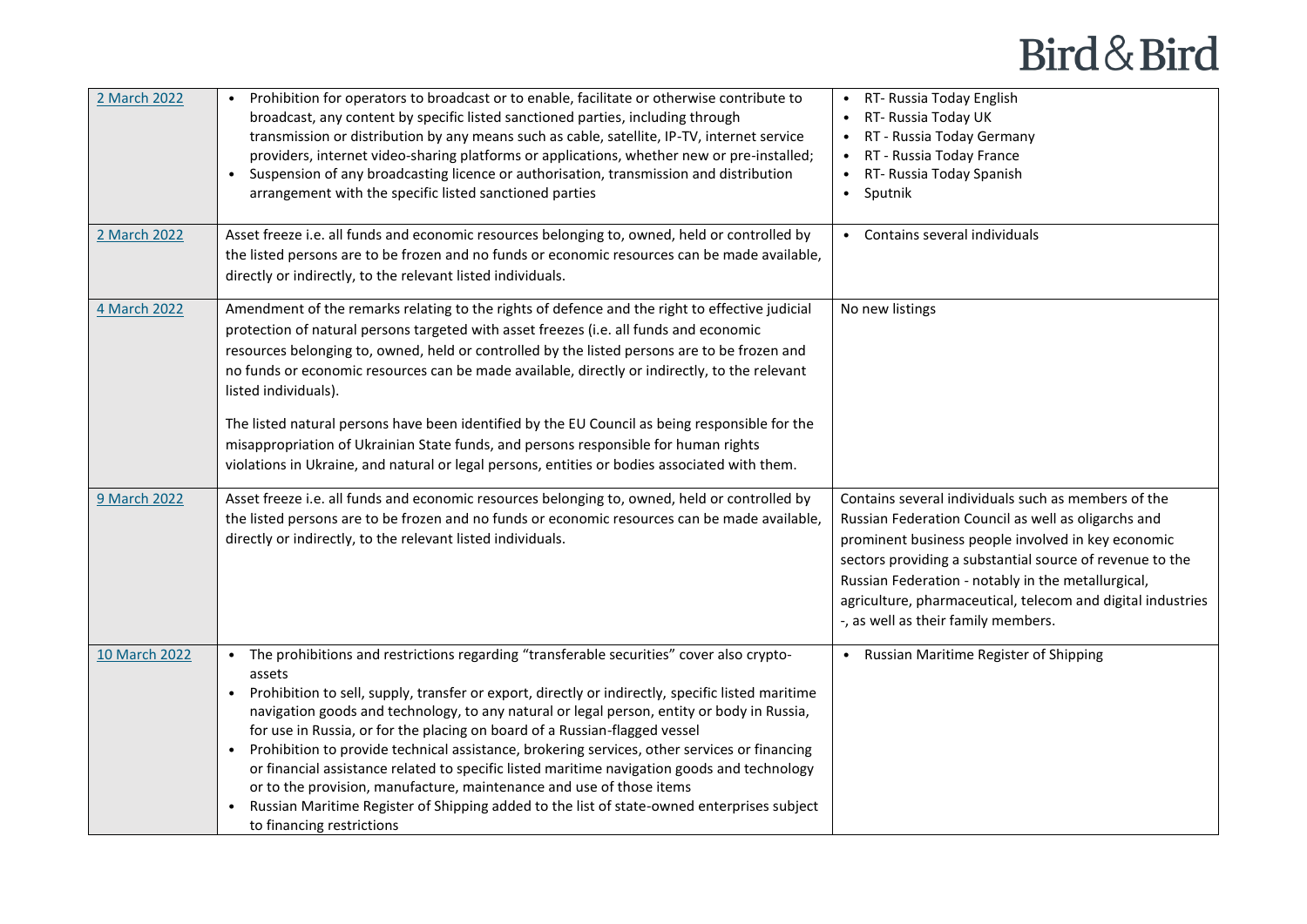| 12 March 2022 | Asset freeze i.e. all funds and economic resources belonging to, owned, held or controlled by<br>the listed persons are to be frozen and no funds or economic resources can be made available,<br>directly or indirectly, to the relevant listed individuals.              | • State Unitary Enterprise of the 'Republic of Crimea'<br>'Chernomorneftegaz' (formerly known as PJSC<br>'Chernomorneftegaz')<br>• Federal state budget institution for science and<br>research 'All-Russia national scientific research<br>institute for wine growing and wine making<br>"Magarach" Russian Academy of Sciences'<br>• Joint-stock company 'Sparkling wine plant "Novy<br>Svet"'<br>• Public movement 'Peace to Luhansk Region'<br>Public movement 'Free Donbass' (a.k.a. 'Free Donbas',<br>'Svobodny Donbass')<br>Prizrak brigade                                                                                                                                                                                                          |
|---------------|----------------------------------------------------------------------------------------------------------------------------------------------------------------------------------------------------------------------------------------------------------------------------|-------------------------------------------------------------------------------------------------------------------------------------------------------------------------------------------------------------------------------------------------------------------------------------------------------------------------------------------------------------------------------------------------------------------------------------------------------------------------------------------------------------------------------------------------------------------------------------------------------------------------------------------------------------------------------------------------------------------------------------------------------------|
| 15 March 2022 | Asset freeze i.e. all funds and economic resources belonging to, owned, held or controlled by<br>the listed persons are to be frozen and no funds or economic resources can be made available,<br>directly or indirectly, to the relevant listed individuals and entities. | Contains amongst others the following parties:<br>ROSNEFT AERO (RN AERO) (Роснефть-Аэро / PH-<br>Аэро)<br>• JSC ROSOBORONEXPORT (АО Рособоронэкспорт)<br>• JSC NPO High Precision Systems (AO HNO<br>Высокоточные комплексы)<br>• SC Kurganmashzavod (ПАО Курганмашзавод)<br>• JSC Russian Helicopters (АО Вертолеты России)<br>• PJSC United Aircraft Corporation (ПАО Объединённая<br>авиастроительная корпорация)<br>• JSC United Shipbuilding Corporation (AO<br>Объединённая Судостроительная Корпорация)<br>• JSC Research and Production Corporation<br>URALVAGONZAVOD (АО "Научно-производственная<br>корпорация УралВагонЗавод"<br>• JSC Zelenodolsk Shipyard [A.M. Gorky Zelenodolsk<br>Plant] (АО "Зеленодольский завод имени А. М.<br>Горького" |
| 16 March 2022 | Prohibition to sell, supply, transfer or export, directly or indirectly, specific listed goods or<br>technology suited for the energy sector to any natural or legal person, entity or body in<br>Russia, or for use in Russia                                             | Prohibition to engage in any transaction with:<br>OPK OBORONPROM<br>UNITED AIRCRAFT CORPORATION                                                                                                                                                                                                                                                                                                                                                                                                                                                                                                                                                                                                                                                             |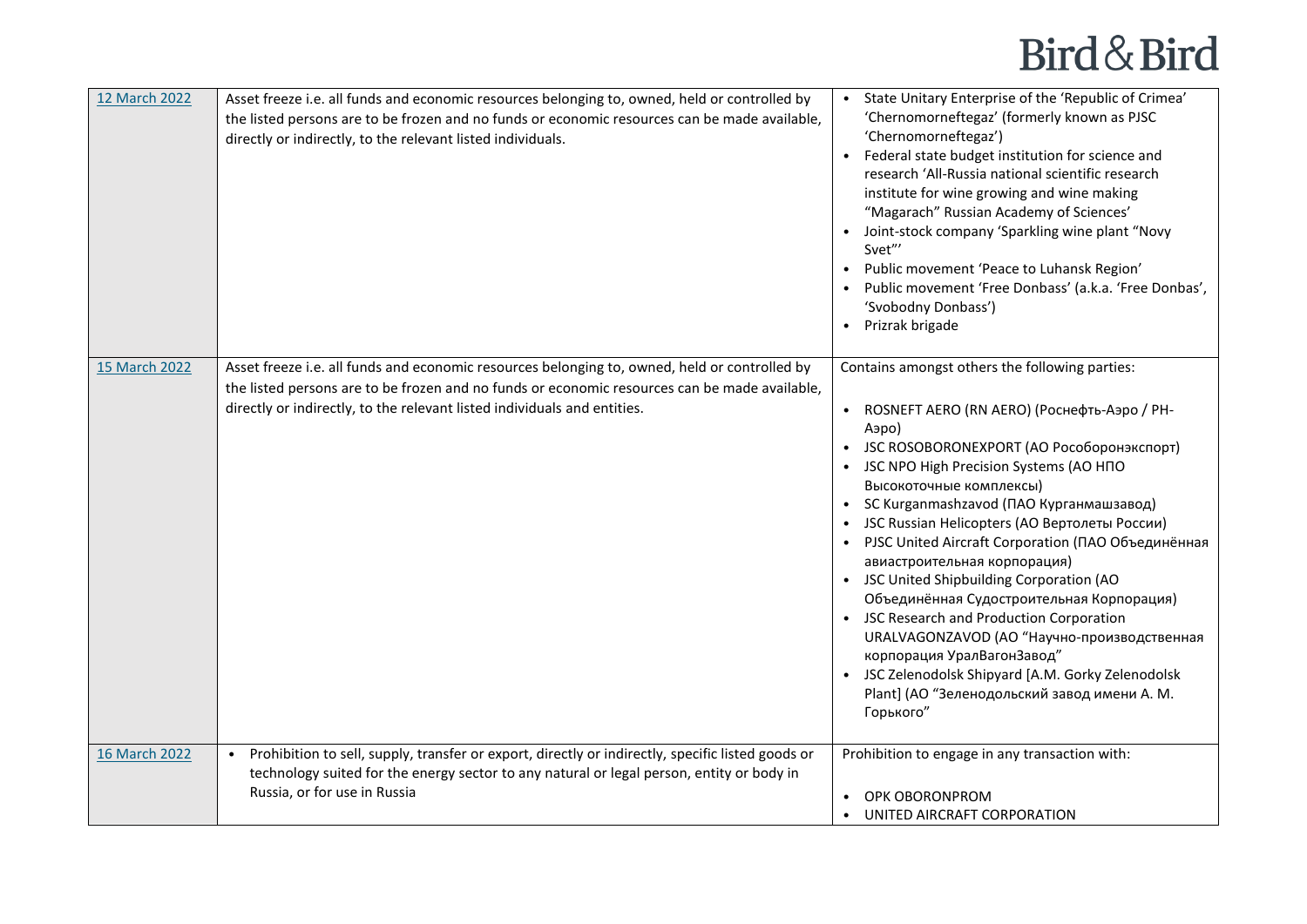|                     | Prohibition to provide technical assistance, brokering services, other services or financing<br>or financial assistance related to specific listed goods or technology suited for the energy<br>sector or to the provision, manufacture, maintenance and use of those items<br>Prohibition to acquire any new or extend any existing participation in, or create a joint<br>venture with, a legal person, entity or body operating in the energy sector in Russia<br>Prohibition to grant or be part of any arrangement to finance a legal person, entity or body<br>$\bullet$<br>operating in the energy sector in Russia<br>Prohibition to provide investment services directly related to (new) participations, joint<br>$\bullet$<br>ventures or finance arrangements in view of a legal person entity or body operating in the<br>energy sector in Russia<br>Import ban on iron and steel products originating in or exported from Russia<br>$\bullet$<br>Prohibition to purchase iron and steel products located or originating in Russia<br>$\bullet$<br>Prohibition to transport, to any destination, iron and steel products originating in or<br>$\bullet$<br>exported from Russia<br>Prohibition to provide, directly or indirectly, technical assistance, brokering services,<br>financing or financial assistance, including financial derivatives, as well as insurance and re-<br>insurance, related to imports, purchases or transport of Russian iron and steel products<br>Prohibition to sell, supply, transfer or export, directly or indirectly, specific listed luxury<br>$\bullet$<br>goods, to any natural or legal person, entity or body in Russia or for use in Russia<br>Prohibition to engage in any transaction, directly or indirectly, with specific listed parties<br>$\bullet$<br>or a legal person, entity or body acting on behalf or at the direction those parties<br>Prohibition to provide credit rating services to any Russian national or natural person<br>$\bullet$<br>residing in Russia or any legal person, entity or body established in Russia | • URALVAGONZAVOD<br><b>ROSNEFT</b><br>TRANSNEFT<br><b>GAZPROM NEFT</b><br>ALMAZ-ANTEY<br>KAMAZ<br>ROSTEC (RUSSIAN TECHNOLOGIES STATE<br>CORPORATION)<br>• JSC PO SEVMASH<br>SOVCOMFLOT<br>UNITED SHIPBUILDING CORPORATION                                                           |
|---------------------|--------------------------------------------------------------------------------------------------------------------------------------------------------------------------------------------------------------------------------------------------------------------------------------------------------------------------------------------------------------------------------------------------------------------------------------------------------------------------------------------------------------------------------------------------------------------------------------------------------------------------------------------------------------------------------------------------------------------------------------------------------------------------------------------------------------------------------------------------------------------------------------------------------------------------------------------------------------------------------------------------------------------------------------------------------------------------------------------------------------------------------------------------------------------------------------------------------------------------------------------------------------------------------------------------------------------------------------------------------------------------------------------------------------------------------------------------------------------------------------------------------------------------------------------------------------------------------------------------------------------------------------------------------------------------------------------------------------------------------------------------------------------------------------------------------------------------------------------------------------------------------------------------------------------------------------------------------------------------------------------------------------------------------------------------------------------------------------------------|-------------------------------------------------------------------------------------------------------------------------------------------------------------------------------------------------------------------------------------------------------------------------------------|
| <b>8 April 2022</b> | Introduces amongst others the possibility for EU Member State competent authorities to<br>authorise the release of certain frozen funds or economic resources belonging to the entities<br>listed under entry numbers 53, 54 and 55 under heading "B. Entities" in Annex I and the<br>entities listed under numbers 79, 80, 81 and 82 in Annex I.                                                                                                                                                                                                                                                                                                                                                                                                                                                                                                                                                                                                                                                                                                                                                                                                                                                                                                                                                                                                                                                                                                                                                                                                                                                                                                                                                                                                                                                                                                                                                                                                                                                                                                                                                | Bank Rossiya (Банк «Россия»)<br>• PROMSVYAZBANK (ПАО Промсвязьбанк")<br>• VEB.RF (a.k.a. Vnesheconombank; VEB) (BEB.PO)<br>Otkritie FC Bank (formerly known as NOMOS Bank)<br>Novikombank (Новикомбанк)<br>Sovcombank (formerly known as Buycombank)<br>• VTB Bank BTБ/Внешторгбанк |
| 8 April 2022        | Asset freeze i.e. all funds and economic resources belonging to, owned, held or controlled by<br>the listed persons are to be frozen and no funds or economic resources can be made available,<br>directly or indirectly, to the relevant listed individuals and entities.                                                                                                                                                                                                                                                                                                                                                                                                                                                                                                                                                                                                                                                                                                                                                                                                                                                                                                                                                                                                                                                                                                                                                                                                                                                                                                                                                                                                                                                                                                                                                                                                                                                                                                                                                                                                                       | Contains amongst others the following entities:<br>• Otkritie FC Bank (formerly known as NOMOS Bank)<br>Novikombank (Новикомбанк)<br>• Sovcombank (formerly known as Buycombank)                                                                                                    |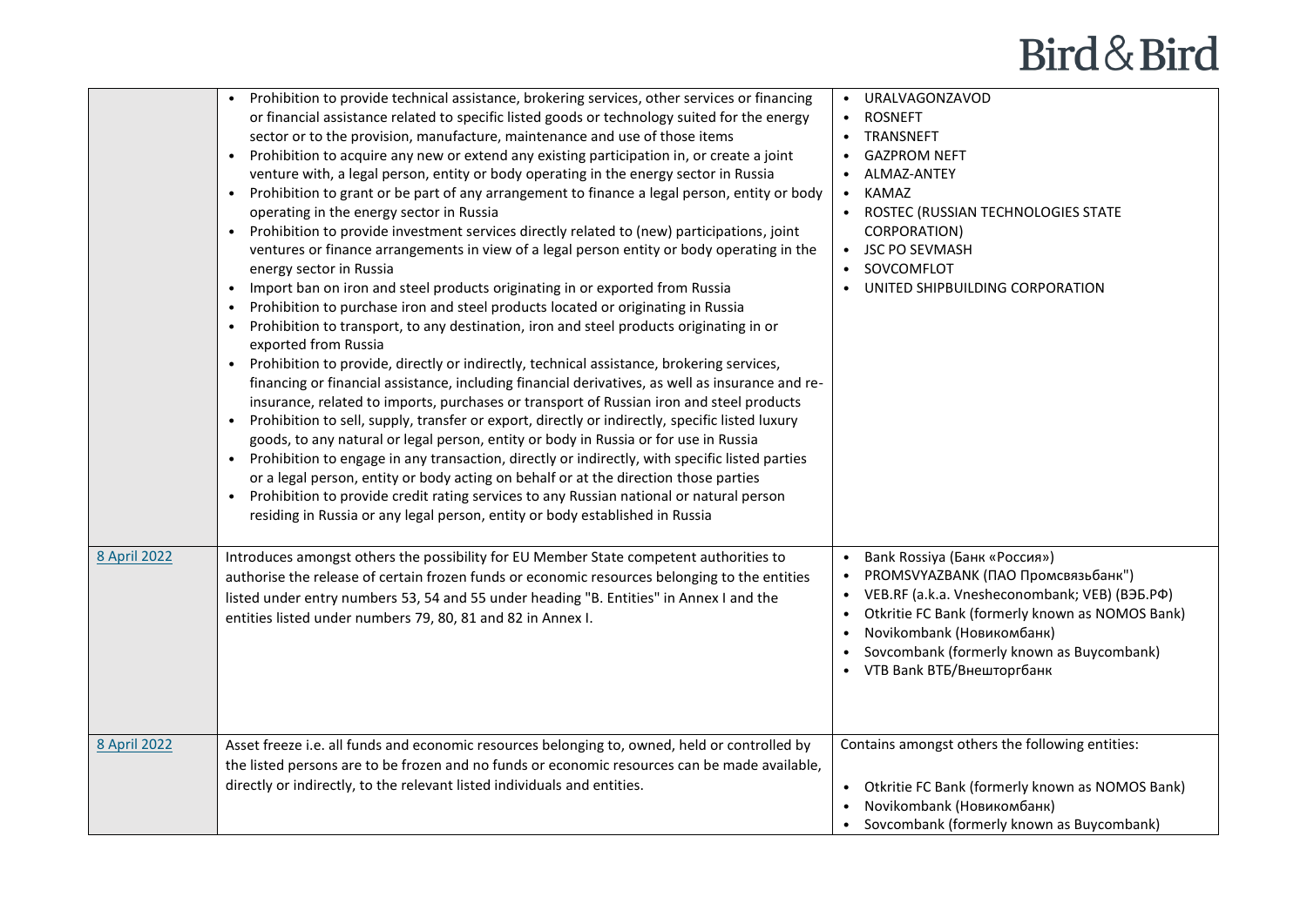|              |                                                                                                                                                                                                                                                                                                                                                                                                                                                                                                                                                                                                                                                                                                                                                                                                                                                                                                                                                                                                                                                                                                                                                                                                                                                                                                                                                                                                                                                                                                                                                                                                                                                                                                                                                                                                                                                                                                                                                                                                                                                                            | • VTB Bank BTБ/Внешторгбанк<br>• JSC Arzamas Machine-Building Plant (AO<br>"Арзамасский машиностроительный завод")"<br>• JSC Ruselectronics (АО "Росэлектроника")"<br>• JSC Tactical Missiles Corporation (KTRV)" "(AO<br>"Корпорация Тактическое Ракетное Вооружение",<br>KTPB)"<br>• JSC Kalashnikov Concern (АО Концерн<br>"Калашников")"<br>• JSC UEC Klimov (АО "ОДК-Климов")"<br>• LLC Military Industrial Company (OOO Военно-<br>промышленная компания)" |
|--------------|----------------------------------------------------------------------------------------------------------------------------------------------------------------------------------------------------------------------------------------------------------------------------------------------------------------------------------------------------------------------------------------------------------------------------------------------------------------------------------------------------------------------------------------------------------------------------------------------------------------------------------------------------------------------------------------------------------------------------------------------------------------------------------------------------------------------------------------------------------------------------------------------------------------------------------------------------------------------------------------------------------------------------------------------------------------------------------------------------------------------------------------------------------------------------------------------------------------------------------------------------------------------------------------------------------------------------------------------------------------------------------------------------------------------------------------------------------------------------------------------------------------------------------------------------------------------------------------------------------------------------------------------------------------------------------------------------------------------------------------------------------------------------------------------------------------------------------------------------------------------------------------------------------------------------------------------------------------------------------------------------------------------------------------------------------------------------|------------------------------------------------------------------------------------------------------------------------------------------------------------------------------------------------------------------------------------------------------------------------------------------------------------------------------------------------------------------------------------------------------------------------------------------------------------------|
| 9 April 2022 | Prohibition to sell, supply, transfer or export, directly or indirectly, specific listed jet fuel<br>and fuel additives<br>Possibility for EU Member State competent authorities to authorise the execution of an<br>$\bullet$<br>aircraft financial lease concluded before 26 February 2022<br>Prohibition to sell transferable securities denominated in any official currency of a<br>Member State issued after 12 April 2022 or units in collective investment undertaking<br>providing exposure to such securities, to any Russian national or natural person residing in<br>Russia or any legal person, entity or body established in Russia<br>Prohibition to provide access after 16 April 2022 to ports in the territory of the EU to any<br>vessel registered under the flag of Russia<br>Import ban on various goods such as chemicals, caviar and fertilisers originating in or<br>$\bullet$<br>exported from Russia<br>Import ban on coal originating in or exported from Russia<br>$\bullet$<br>Prohibition to provide technical assistance, brokering services, other services or financing<br>$\bullet$<br>or financial assistance related to imports of coal or various goods such as chemicals, caviar<br>and fertilisers<br>Prohibition for any road transport undertaking established in Russia to transport goods by<br>$\bullet$<br>road within the territory of the EU, including in transit<br>Prohibition to provide crypto-asset wallet, account or custody services to Russian nationals<br>$\bullet$<br>or natural persons residing in Russia, or legal persons, entities or bodies established in<br>Russia, if the total value of crypto-assets of the natural or legal person, entity or body per<br>wallet, account or custody provider exceeds EUR 10 000<br>Prohibition to sell, supply, transfer or export banknotes denominated in any official<br>currency of a Member State to Russia or to any natural or legal person, entity or body in<br>Russia, including the government and the Central Bank of Russia, or for use in Russia; | N/A                                                                                                                                                                                                                                                                                                                                                                                                                                                              |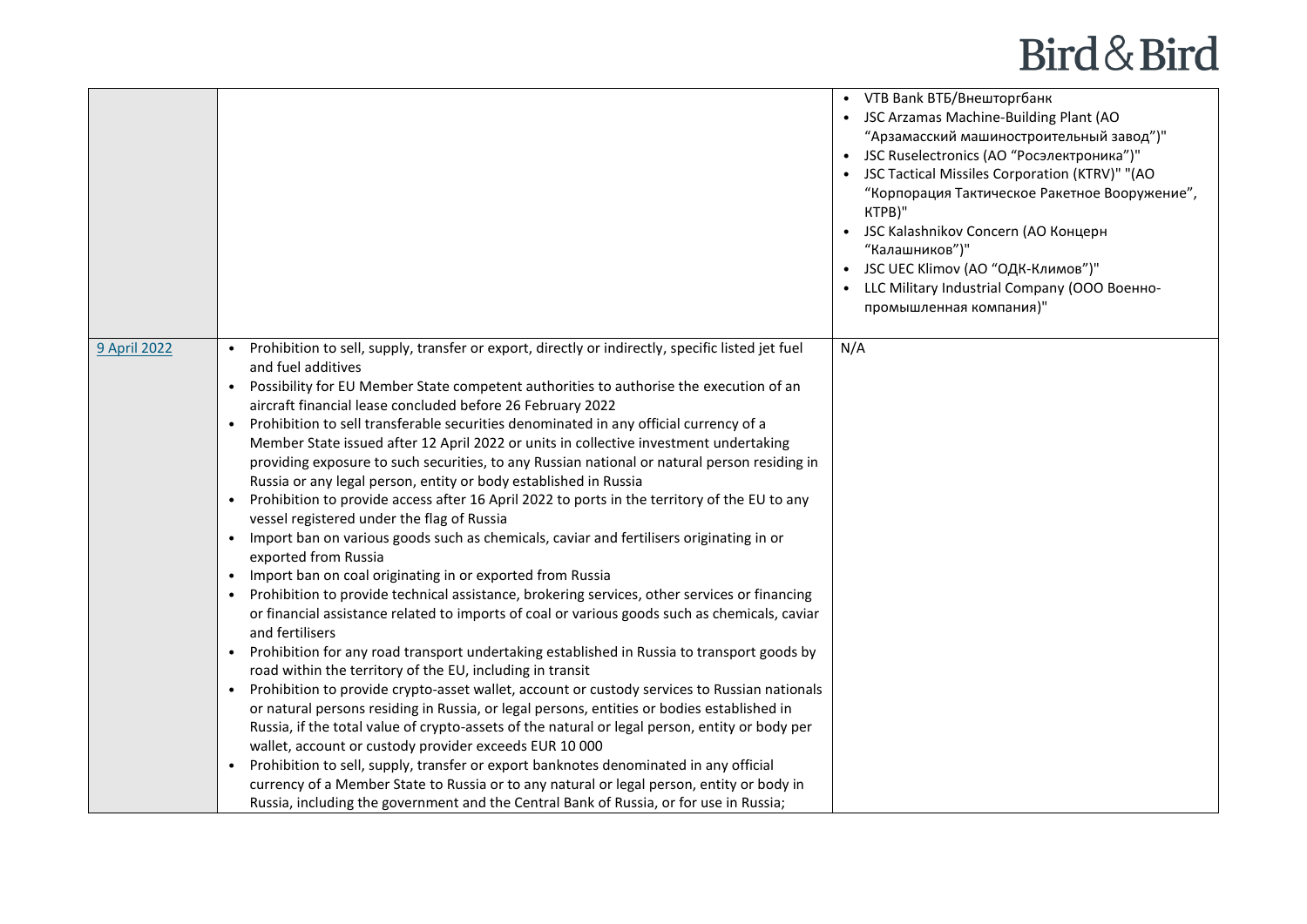|               | Prohibition to award or continue the execution of any public or concession contract falling<br>within the scope of the relevant public procurement Directives to or with a Russian<br>national, or a natural or legal person, entity or body established in Russia<br>Prohibition to provide direct or indirect support, including financing and financial<br>assistance or any other benefit under a Union, Euratom or Member State national<br>programme and contracts within the meaning of Regulation (EU, Euratom) 2018/1046, to<br>any legal person, entity or body established in Russia with over 50 % public ownership or<br>public control<br>Prohibition to register, provide a registered office, business or administrative address as<br>$\bullet$<br>well as management services to, a trust or any similar legal arrangement having as a<br>trustor or a beneficiary a Russian party or a party located in Russia |                                                                                                                                                                                         |
|---------------|-----------------------------------------------------------------------------------------------------------------------------------------------------------------------------------------------------------------------------------------------------------------------------------------------------------------------------------------------------------------------------------------------------------------------------------------------------------------------------------------------------------------------------------------------------------------------------------------------------------------------------------------------------------------------------------------------------------------------------------------------------------------------------------------------------------------------------------------------------------------------------------------------------------------------------------|-----------------------------------------------------------------------------------------------------------------------------------------------------------------------------------------|
| 14 April 2022 | Introduction of the possibility to request and obtain a licence to release certain frozen funds<br>or economic resources or to make available certain funds or economic resources in view of<br>humanitarian purposes in Ukraine.                                                                                                                                                                                                                                                                                                                                                                                                                                                                                                                                                                                                                                                                                                 | N/A                                                                                                                                                                                     |
| 21 April 2022 | Asset freeze i.e. all funds and economic resources belonging to, owned, held or controlled by<br>the listed persons are to be frozen and no funds or economic resources can be made available,<br>directly or indirectly, to the relevant listed individuals.                                                                                                                                                                                                                                                                                                                                                                                                                                                                                                                                                                                                                                                                     | Serhiy Vitaliyovich KURCHENKO<br>• Yevgeniy Viktorovich PRIGOZHIN                                                                                                                       |
| 5 May 2022    | Removal of Russia from the destination lists of Union general export authorisations EU003,<br>EU004 and EU005.                                                                                                                                                                                                                                                                                                                                                                                                                                                                                                                                                                                                                                                                                                                                                                                                                    | N/A                                                                                                                                                                                     |
| 3 June 2022   | Asset freeze i.e. all funds and economic resources belonging to, owned, held or controlled by<br>the listed persons are to be frozen and no funds or economic resources can be made available,<br>directly or indirectly, to the relevant listed individuals and entities.                                                                                                                                                                                                                                                                                                                                                                                                                                                                                                                                                                                                                                                        | Contains amongst others the following parties:<br>• JSC GARNIZON<br><b>JSC OBORONENERGO</b><br><b>OJSC Ulyanovsk Automobile Plant (UAZ)</b><br><b>JSC VOENTELECOM</b><br>• JSC VOENTORG |
| 4 June 2022   | Prohibition to advertise products or services in any content produced or broadcast by<br>certain listed parties<br>Prohibition – with certain exemptions – to purchase, import or transfer, directly or<br>indirectly, crude oil or petroleum products, if they originate in Russia or are exported from<br><b>Russia</b>                                                                                                                                                                                                                                                                                                                                                                                                                                                                                                                                                                                                         | Contains amongst others the following parties:<br>• Sberbank<br><b>Credit Bank of Moscow</b><br>Joint Stock Company Russian Agricultural Bank, JSC<br>Rosselkhozbank                    |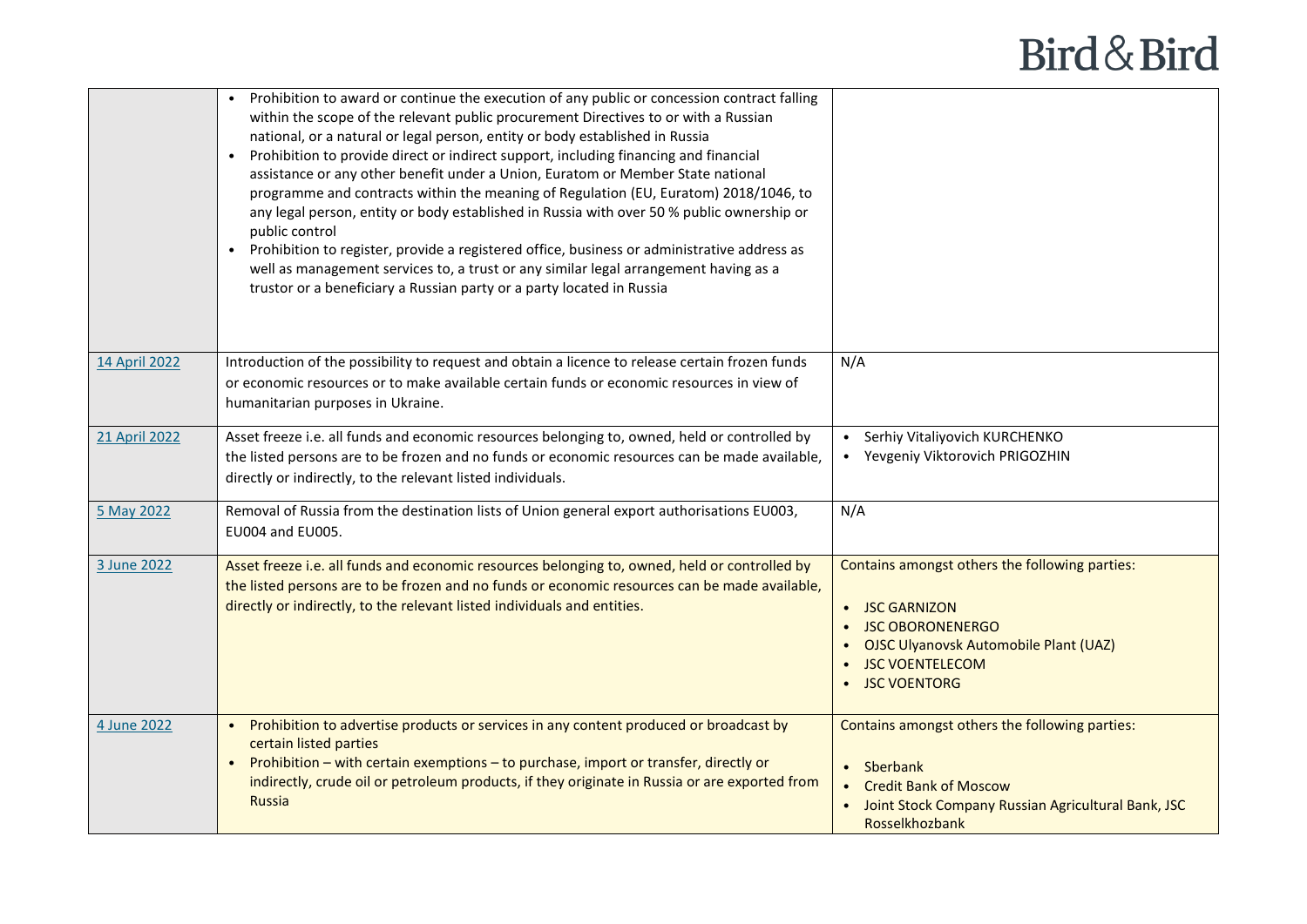|             | • Prohibition – with certain exemptions – to provide, directly or indirectly, technical<br>assistance, brokering services or financing or financial assistance, related to the transport,<br>including through ship-to-ship transfers, to third countries of crude oil or petroleum<br>products which originate in Russia or which have been exported from Russia<br>Introduction of exemptions relating to crypto-assets<br>$\bullet$<br>Extension of SWIFT related sanctions to specific listed parties<br>The prohibition to register, provide a registered office, business or administrative address<br>as well as management services to, a trust or any similar legal arrangement having as a<br>trustor or a beneficiary a Russian party or a party located in Russia, is extended to parties<br>owned, controlled or acting on behalf or at the direction of Russian parties or parties<br>located in Russia<br>Prohibition to provide, directly or indirectly, accounting, auditing, including statutory<br>$\bullet$<br>audit, bookkeeping or tax consulting services, or business and management consulting or<br>public relations services to the Government of Russia or legal persons, entities or bodies<br>established in Russia<br>Prohibition to sell, supply, transfer or export, directly or indirectly, dual-use goods and<br>$\bullet$<br>technology, whether or not originating in the Union, to any natural or legal person, entity<br>or body in Russia or for use in Russia is extended to newly listed parties<br>Prohibition to provide technical assistance, brokering services, other services or financing<br>$\bullet$<br>or financial assistance related to dual-use goods and technology to any natural or legal<br>person, entity or body in Russia or for use in Russia is extended to newly listed parties<br>Prohibition to sell, supply, transfer or export, directly or indirectly, specific listed "cutting-<br>$\bullet$<br>edge" goods and technology which might contribute to Russia's military and technological<br>enhancement, or the development of the defence and security sector is extended to newly<br>listed parties<br>Prohibition to provide technical assistance, brokering services, other services or financing<br>$\bullet$<br>or financial assistance which might contribute to Russia's military and technological<br>enhancement, or the development of the defence and security sector is extended to newly<br>listed parties | • 46th TSNII Central Scientific Research Institute<br>• Alagir Resistor Factory |
|-------------|-------------------------------------------------------------------------------------------------------------------------------------------------------------------------------------------------------------------------------------------------------------------------------------------------------------------------------------------------------------------------------------------------------------------------------------------------------------------------------------------------------------------------------------------------------------------------------------------------------------------------------------------------------------------------------------------------------------------------------------------------------------------------------------------------------------------------------------------------------------------------------------------------------------------------------------------------------------------------------------------------------------------------------------------------------------------------------------------------------------------------------------------------------------------------------------------------------------------------------------------------------------------------------------------------------------------------------------------------------------------------------------------------------------------------------------------------------------------------------------------------------------------------------------------------------------------------------------------------------------------------------------------------------------------------------------------------------------------------------------------------------------------------------------------------------------------------------------------------------------------------------------------------------------------------------------------------------------------------------------------------------------------------------------------------------------------------------------------------------------------------------------------------------------------------------------------------------------------------------------------------------------------------------------------------------------------------------------------------------------------------------------------------------------------------------------------------------------------------------------------------|---------------------------------------------------------------------------------|
| 4 June 2022 | Introduction of an exemption relating to an asset freeze or a prohibition to make available<br>economic resources allowing the provision of electronic communication services by EU<br>telecommunication operators, the provision of associated facilities and services necessary for<br>the operation, maintenance and security of such electronic communication services, in Russia,<br>in Ukraine, in the EU, between Russia and the EU, and between Ukraine and the EU, and the<br>provision of data centre services in the EU                                                                                                                                                                                                                                                                                                                                                                                                                                                                                                                                                                                                                                                                                                                                                                                                                                                                                                                                                                                                                                                                                                                                                                                                                                                                                                                                                                                                                                                                                                                                                                                                                                                                                                                                                                                                                                                                                                                                                              | N/A                                                                             |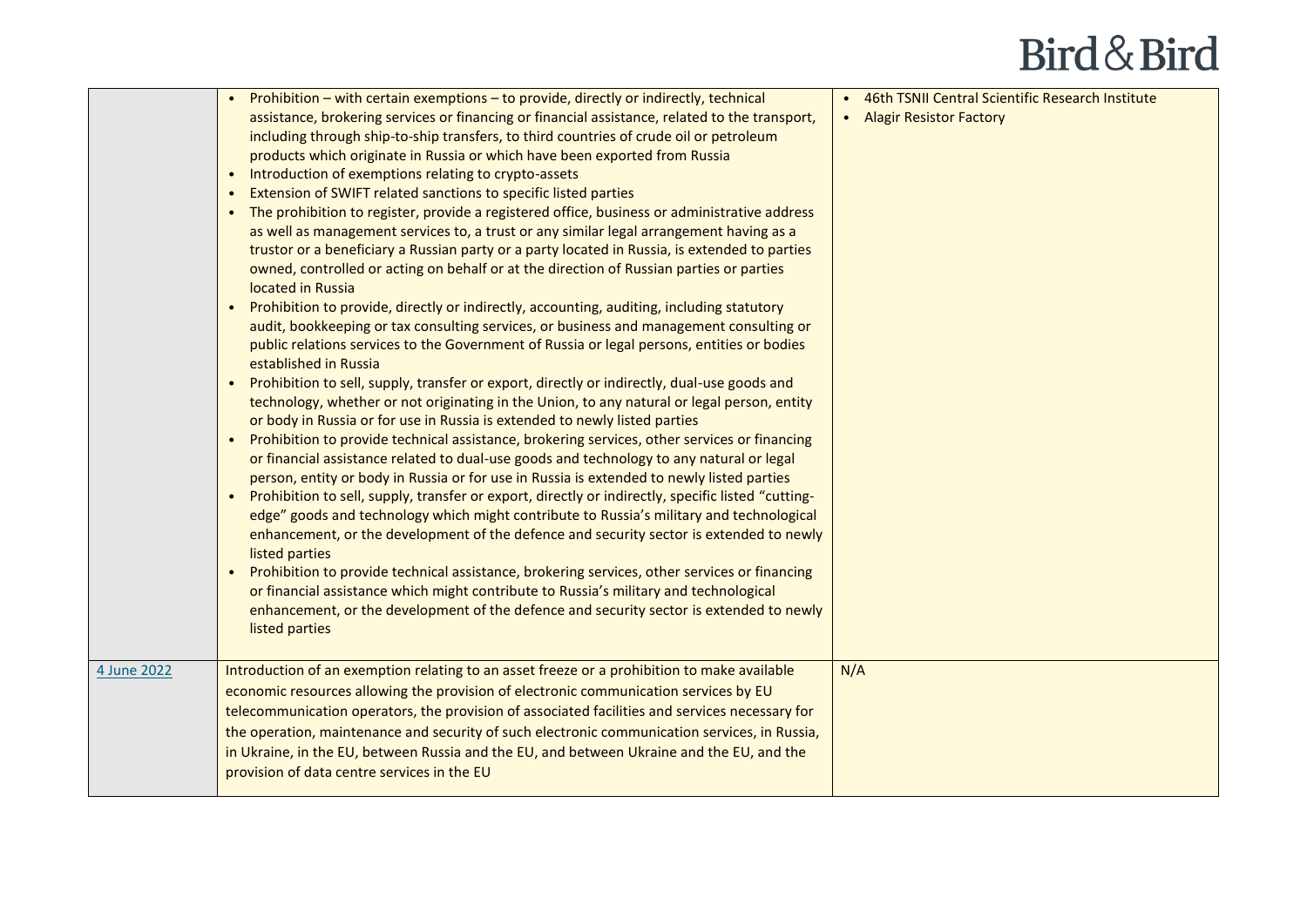| <b>EUROPEAN UNION</b> |                                                                                                                                                                                                                                                                                                                                                                                                                                                                                                                                                                                                                                                                                                                                                                                                                                                                                                                                                                                                                                                                                                                                                                                                                                                                                                                                                                                                                                                                                                                                                                                                                                                                                                                                                                                                                                                                                              |                  |
|-----------------------|----------------------------------------------------------------------------------------------------------------------------------------------------------------------------------------------------------------------------------------------------------------------------------------------------------------------------------------------------------------------------------------------------------------------------------------------------------------------------------------------------------------------------------------------------------------------------------------------------------------------------------------------------------------------------------------------------------------------------------------------------------------------------------------------------------------------------------------------------------------------------------------------------------------------------------------------------------------------------------------------------------------------------------------------------------------------------------------------------------------------------------------------------------------------------------------------------------------------------------------------------------------------------------------------------------------------------------------------------------------------------------------------------------------------------------------------------------------------------------------------------------------------------------------------------------------------------------------------------------------------------------------------------------------------------------------------------------------------------------------------------------------------------------------------------------------------------------------------------------------------------------------------|------------------|
| <b>BELARUS</b>        |                                                                                                                                                                                                                                                                                                                                                                                                                                                                                                                                                                                                                                                                                                                                                                                                                                                                                                                                                                                                                                                                                                                                                                                                                                                                                                                                                                                                                                                                                                                                                                                                                                                                                                                                                                                                                                                                                              |                  |
| <b>Date</b>           | <b>Description of imposed sanctions</b>                                                                                                                                                                                                                                                                                                                                                                                                                                                                                                                                                                                                                                                                                                                                                                                                                                                                                                                                                                                                                                                                                                                                                                                                                                                                                                                                                                                                                                                                                                                                                                                                                                                                                                                                                                                                                                                      |                  |
| 19 February 2022      | Prohibition to provide directly or indirectly, technical assistance or brokering services<br>related to dual-use goods and technology, or related to the provision, manufacture,<br>maintenance and use of such goods or technology, to any natural or legal person, entity or<br>body in Belarus or for use in Belarus, if the items are or may be intended, in their entirety<br>or in part, for military use or for a military end-user<br>Prohibition to provide directly or indirectly, financing or financial assistance related to the<br>dual-use goods and technology, including in particular grants, loans and export credit<br>insurance, for any sale, supply, transfer or export of such items, or for any provision of<br>related technical assistance to any natural or legal person, entity or body in Belarus or for<br>use in Belarus, if the items are or may be intended, in their entirety or in part, for military<br>use or for a military end-user<br>Prohibition to import or transport petroleum and gaseous hydrocarbon products if they<br>$\bullet$<br>originate in Belarus or have been exported from Belarus<br>Prohibition to purchase petroleum and gaseous hydrocarbon products if they are located<br>$\bullet$<br>or originate in Belarus<br>Prohibition to provide, directly or indirectly, technical assistance, brokering services,<br>financing or financial assistance, including financial derivatives, as well as insurance and re-<br>insurance in view of petroleum and gaseous hydrocarbon products if they originate in<br>Belarus or have been exported from Belarus<br>Prohibition to finance the Republic of Belarus, its Government, its public bodies,<br>corporations or agencies, certain major credit institutions and its subsidiaries, or a legal<br>person, entity or body acting on behalf or at the direction of those parties. |                  |
| 26 February 2022      | Renewal of existing measures (asset freezes, i.e. all funds and economic resources<br>belonging to, owned, held or controlled by the listed persons are to be frozen and no funds<br>or economic resources can be made available, directly or indirectly, to the relevant listed<br>individuals and entities) until 28 February 2023<br>Amendment of statements of reasons or the information for 27 natural and seven legal<br>persons included in the list of natural and legal persons.                                                                                                                                                                                                                                                                                                                                                                                                                                                                                                                                                                                                                                                                                                                                                                                                                                                                                                                                                                                                                                                                                                                                                                                                                                                                                                                                                                                                   | No new listings. |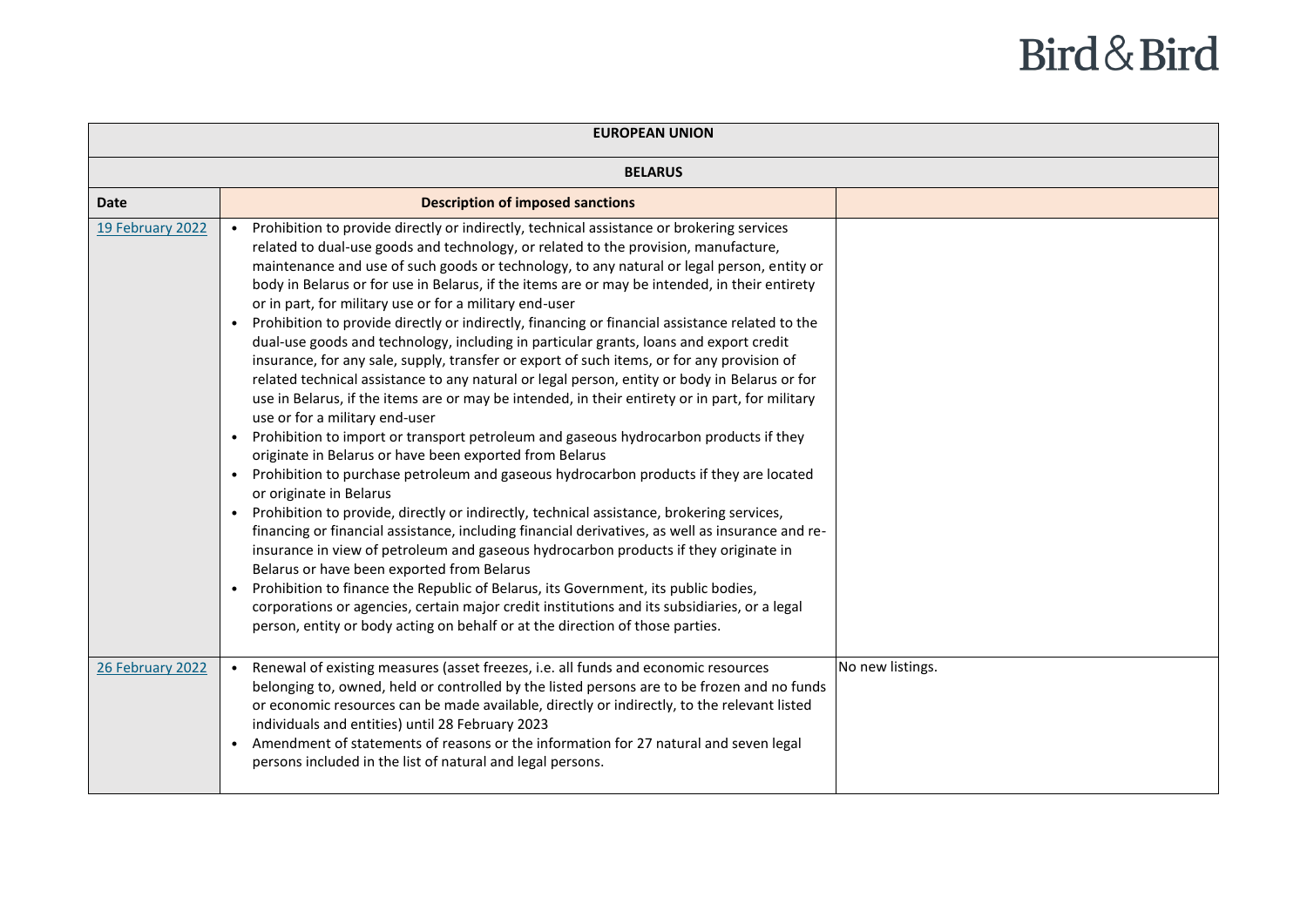| 3 March 2022  | • Prohibition to sell, supply, transfer or export, directly or indirectly, dual-use goods and             | Specifically listed as military end-user:       |
|---------------|-----------------------------------------------------------------------------------------------------------|-------------------------------------------------|
|               | technology, whether or not originating in the Union, to any natural or legal person, entity               |                                                 |
|               | or body in Belarus or for use in Belarus                                                                  | <b>Belarus Ministry of Defence</b>              |
|               | Prohibition to provide technical assistance, brokering services, other services or financing              |                                                 |
|               | or financial assistance related to dual-use goods and technology to any natural or legal                  |                                                 |
|               | person, entity or body in Belarus or for use in Belarus                                                   |                                                 |
|               | • Prohibition to sell, supply, transfer or export, directly or indirectly, specific listed "cutting-      |                                                 |
|               | edge" goods and technology which might contribute to Belarus' military and technological                  |                                                 |
|               | enhancement, or the development of the defence and security sector                                        |                                                 |
|               | Prohibition to provide technical assistance, brokering services, other services or financing<br>$\bullet$ |                                                 |
|               | or financial assistance which might contribute to Belarus' military and technological                     |                                                 |
|               | enhancement, or the development of the defence and security sector                                        |                                                 |
|               | Prohibition to provide directly or indirectly technical assistance, brokering services,                   |                                                 |
|               | financing or financial assistance, including financial derivatives, as well as insurance and re-          |                                                 |
|               | insurance, relating to trade in tobacco, mineral and potassium chloride ("potash") related                |                                                 |
|               | products in connection with Belarus                                                                       |                                                 |
|               | • Prohibition to import or transport (commodity code listed) mineral products if they                     |                                                 |
|               | originate in Belarus or have been exported from Belarus                                                   |                                                 |
|               | • Prohibition to purchase (commodity code listed) mineral products if they are located or                 |                                                 |
|               | originate in Belarus;                                                                                     |                                                 |
|               | • Prohibition to provide, directly or indirectly, technical assistance, brokering services,               |                                                 |
|               | financing or financial assistance, including financial derivatives, as well as insurance and re-          |                                                 |
|               | insurance in view of (commodity code listed) mineral products if they originate in Belarus                |                                                 |
|               | or have been exported from Belarus;                                                                       |                                                 |
|               | • Trade prohibitions - including import prohibitions - related to wood, cement iron, steel,               |                                                 |
|               | rubber products and certain machinery.                                                                    |                                                 |
|               |                                                                                                           |                                                 |
| 10 March 2022 | • The prohibitions and restrictions regarding "transferable securities" cover also crypto-                | <b>SWIFT related sanctions</b> are targeted at: |
|               | assets                                                                                                    |                                                 |
|               | • Prohibition to conduct transactions related to the management of reserves as well as of                 | Belagroprombank                                 |
|               | assets of the Central Bank of Belarus, including transactions with any legal person, entity or            | <b>Bank Dabrabyt</b>                            |
|               | body acting on behalf of, or at the direction of, the Central Bank of Belarus                             | Development Bank of the Republic of Belarus     |
|               | • Prohibition to provide certain financial services to Belarussian entities, nationals and                |                                                 |
|               | parties located in Belarus                                                                                |                                                 |
|               | • Ban relating to bank deposits from Belarussian entities, nationals and parties located in               |                                                 |
|               | <b>Belarus</b>                                                                                            |                                                 |
|               | Prohibition to sell, supply, transfer or export euro denominated banknotes to Belarus or to               |                                                 |
|               | any natural or legal person, entity or body in Belarus, including the government and the                  |                                                 |
|               | Central Bank of Belarus, or for use in Belarus                                                            |                                                 |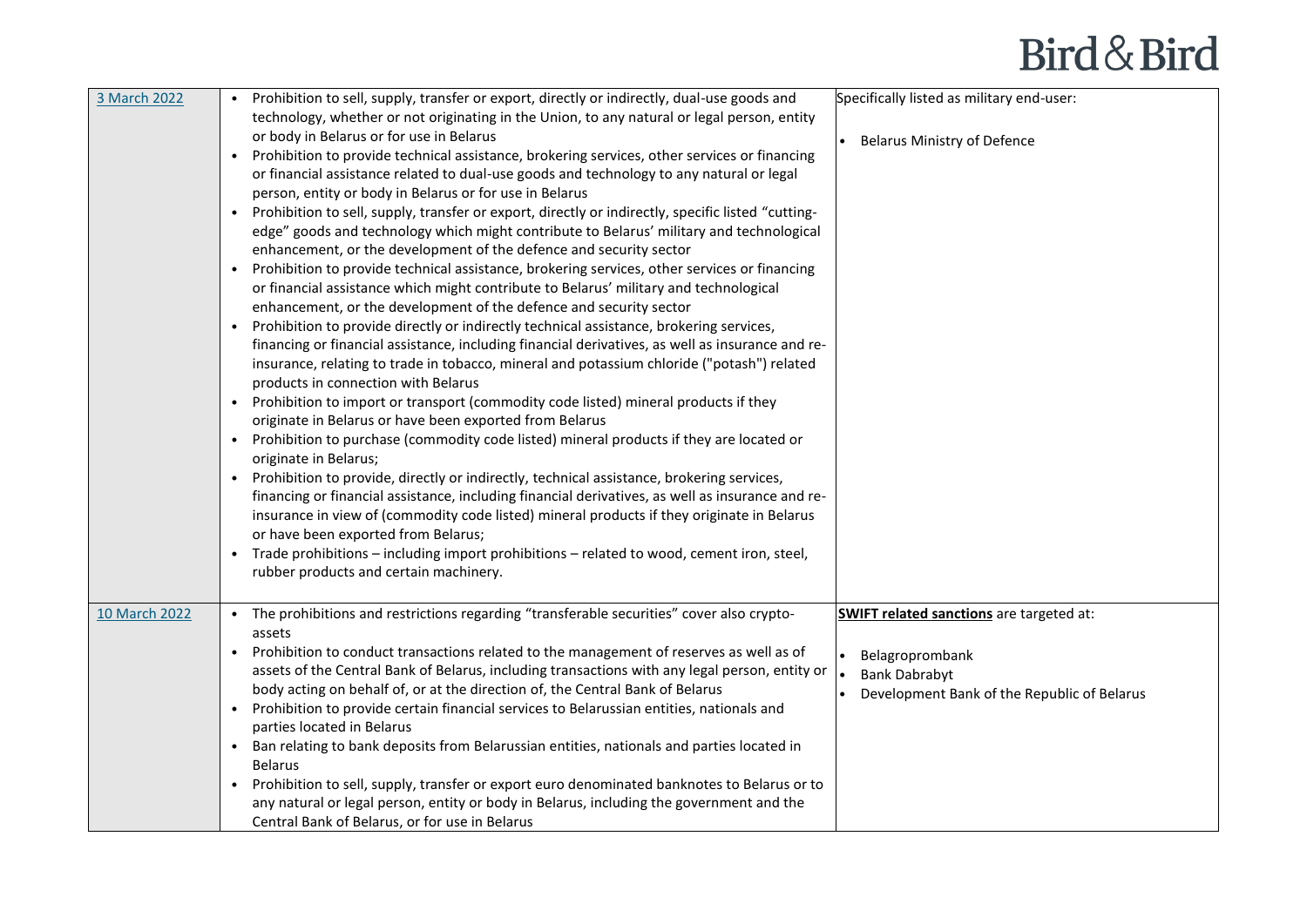|                     | • Prohibition – as of 20 March 2022 – to provide specialised financial messaging services,<br>which are used to exchange financial data, to specific sanctioned parties or to any legal<br>person, entity or body established in Belarus whose proprietary rights are directly or<br>indirectly owned for more than 50 % by specific sanctioned parties ("SWIFT related<br>sanctions")                                                                                                                                                                                                                                                                                                                                                                                                                                                                                                     |                                                                                                                                                                                                                                                                                                                |
|---------------------|--------------------------------------------------------------------------------------------------------------------------------------------------------------------------------------------------------------------------------------------------------------------------------------------------------------------------------------------------------------------------------------------------------------------------------------------------------------------------------------------------------------------------------------------------------------------------------------------------------------------------------------------------------------------------------------------------------------------------------------------------------------------------------------------------------------------------------------------------------------------------------------------|----------------------------------------------------------------------------------------------------------------------------------------------------------------------------------------------------------------------------------------------------------------------------------------------------------------|
| <b>9 April 2022</b> | Prohibition to sell transferable securities denominated in any official currency of a Member N/A<br>State issued after 12 April 2022 or units in collective investment undertakings providing<br>exposure to such securities, to any Belarusian national or natural person residing in Belarus<br>or any legal person, entity or body established in Belarus<br>• Prohibition to sell, supply, transfer or export banknotes denominated in any official<br>currency of a Member State to Belarus or to any natural or legal person, entity or body in<br>Belarus, including the government and the Central Bank of Belarus, or for use in Belarus<br>• Prohibition for any road transport undertaking established in Belarus to transport goods by<br>road within the territory of the Union, including in transit                                                                         |                                                                                                                                                                                                                                                                                                                |
| 3 June 2022         | Asset freeze i.e. all funds and economic resources belonging to, owned, held or controlled by<br>the listed persons are to be frozen and no funds or economic resources can be made available,<br>directly or indirectly, to the relevant listed parties.                                                                                                                                                                                                                                                                                                                                                                                                                                                                                                                                                                                                                                  | Contains amongst others the following parties:<br>Open Joint Stock Company "Belaruskali"<br>Joint Stock Company "Belarusian Potash Company"<br>"Inter Tobacco" LLC<br>Open Joint Stock Company "Naftan"<br>Open Joint Stock Company "Grodno Tobacco Factory<br>Neman"                                          |
| 4 June 2022         | Extension of SWIFT related sanctions to Belinvestbank (Belarusian Bank for Development and<br><b>Reconstruction)</b>                                                                                                                                                                                                                                                                                                                                                                                                                                                                                                                                                                                                                                                                                                                                                                       | Belinvestbank (Belarusian Bank for Development and<br>Reconstruction)                                                                                                                                                                                                                                          |
| 4 June 2022         | • Prohibition to sell, supply, transfer or export, directly or indirectly, dual-use goods and<br>technology, whether or not originating in the Union, to any natural or legal person, entity<br>or body in Belarus or for use in Belarus is extended to newly listed parties<br>• Prohibition to provide technical assistance, brokering services, other services or financing<br>or financial assistance related to dual-use goods and technology to any natural or legal<br>person, entity or body in Belarus or for use in Belarus is extended to newly listed parties<br>• Prohibition to sell, supply, transfer or export, directly or indirectly, specific listed "cutting-<br>edge" goods and technology which might contribute to Belarus' military and technological<br>enhancement, or the development of the defence and security sector is extended to newly<br>listed parties | Contains amongst others the following entities:<br>140 Repair Plant JSC<br>558 Aircraft Repair Plant JSC<br>2566 Radioelectronic Armament Repair Plant JSC<br>AGAT - Control Systems - Managing Company of<br><b>Geoinformation Control Systems Holding, JSC</b><br><b>AGAT - Electromechanical Plant OJSC</b> |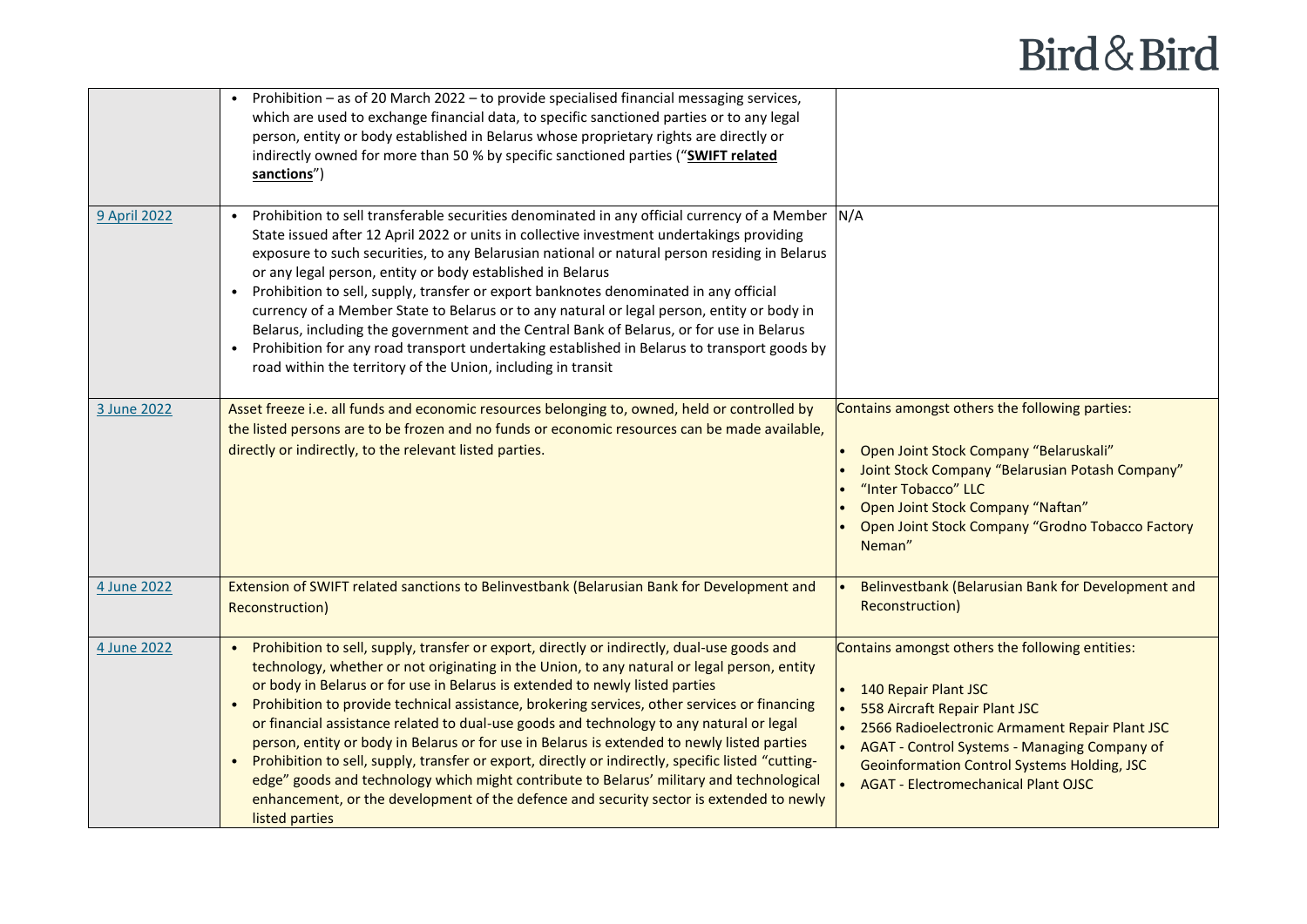|  | Prohibition to provide technical assistance, brokering services, other services or financing |  |
|--|----------------------------------------------------------------------------------------------|--|
|  | or financial assistance which might contribute to Belarus' military and technological        |  |
|  | enhancement, or the development of the defence and security sector is extended to newly      |  |
|  | listed parties                                                                               |  |
|  |                                                                                              |  |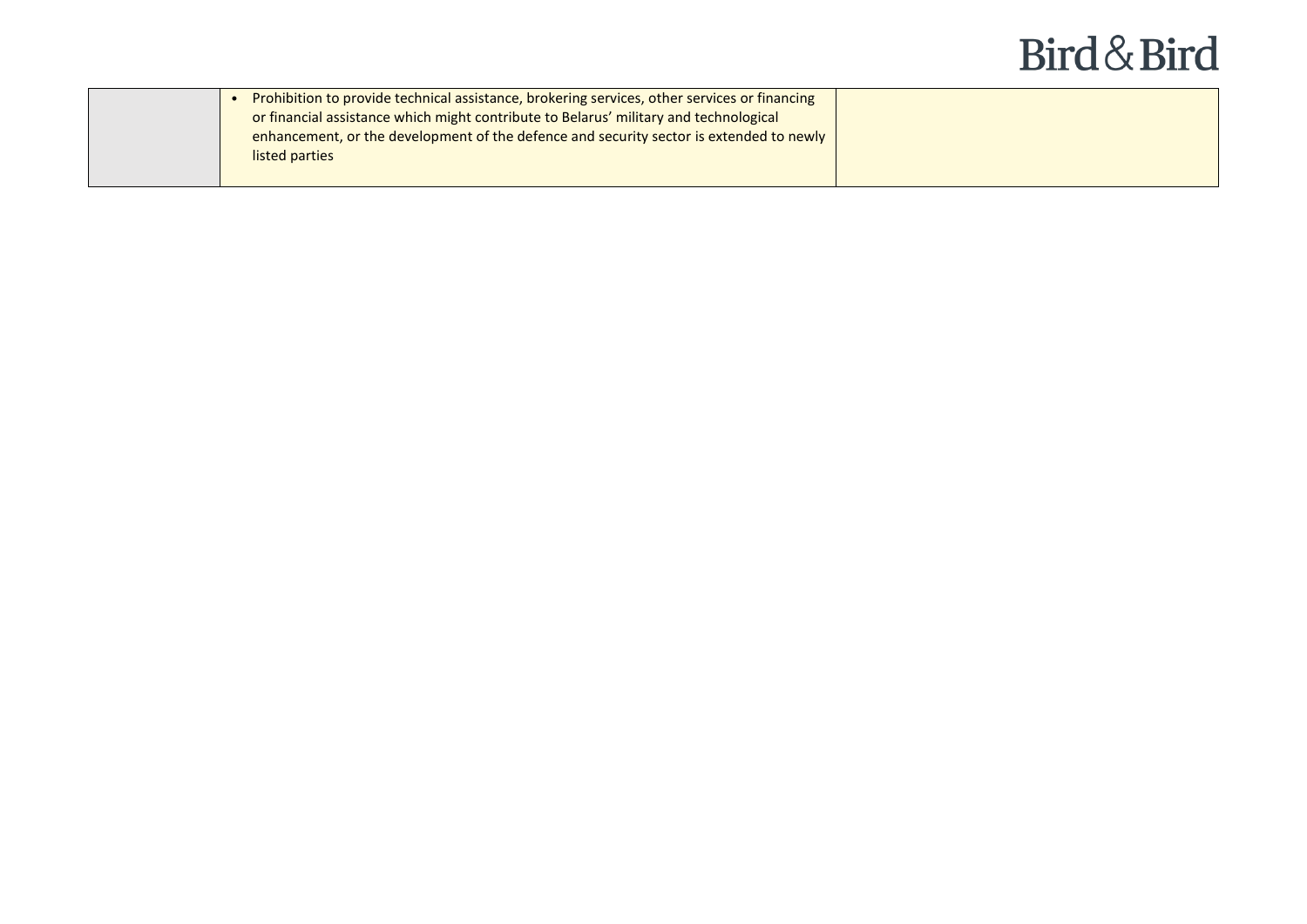|                  | THE UNITED KINGDOM                                                                                                                                                                                                                                                                                                                                                                                                                                                                                                                                                                                                                                         |                                                                                                                                                                                                                                                                                                                    |
|------------------|------------------------------------------------------------------------------------------------------------------------------------------------------------------------------------------------------------------------------------------------------------------------------------------------------------------------------------------------------------------------------------------------------------------------------------------------------------------------------------------------------------------------------------------------------------------------------------------------------------------------------------------------------------|--------------------------------------------------------------------------------------------------------------------------------------------------------------------------------------------------------------------------------------------------------------------------------------------------------------------|
|                  | <b>RUSSIA</b>                                                                                                                                                                                                                                                                                                                                                                                                                                                                                                                                                                                                                                              |                                                                                                                                                                                                                                                                                                                    |
| <b>Date</b>      | <b>Description</b>                                                                                                                                                                                                                                                                                                                                                                                                                                                                                                                                                                                                                                         | <b>Entities and individuals being sanctioned</b>                                                                                                                                                                                                                                                                   |
| 10 February 2022 | The UK amended the designation criteria of The Russia (Sanctions) (EU Exit) Regulations 2019<br>for identifying and listing of sanctioned entities and individuals related to Russia. In short, the<br>designation criteria now include those who have been involved in obtaining a benefit from or<br>supporting the Government of Russia which can include among others the designation of<br>companies linked to the Russian state, individuals and companies of strategic or economic<br>interest to the Russian state, companies operating in sectors of strategic significance to the<br>Russian state, and those who own or control such companies. | N/A                                                                                                                                                                                                                                                                                                                |
| 18 February 2022 | The relevant individuals which were already listed as sanctioned entities have been amended.<br>The relevant entities are subject to asset freeze i.e. all funds and economic resources<br>belonging to, owned, held or controlled by the listed persons are to be frozen and no funds or<br>economic resources can be made available, directly or indirectly, to the relevant listed<br>individuals.                                                                                                                                                                                                                                                      | Oleksandr Viktorovych YANUKOVYCH<br>Petr Grigorievich JAROSH<br>• Andrii SHYPITSYN                                                                                                                                                                                                                                 |
| 22 February 2022 | The relevant entities which were already listed as sanctioned entities have been amended.<br>The relevant entities are subject to asset freeze i.e. all funds and economic resources<br>belonging to, owned, held or controlled by the listed persons are to be frozen and no funds or<br>economic resources can be made available, directly or indirectly, to the relevant listed<br>entities.                                                                                                                                                                                                                                                            | <b>BANK ROSSIYA</b><br>BLACK SEA BANK FOR DEVELOPMENT AND<br><b>RECONSTRUCTION</b>                                                                                                                                                                                                                                 |
| 22 February 2022 | Asset freeze i.e. all funds and economic resources belonging to, owned, held or controlled by<br>the listed persons are to be frozen and no funds or economic resources can be made<br>available, directly or indirectly, to the relevant listed individuals and entities.                                                                                                                                                                                                                                                                                                                                                                                 | Gennadiy Nikolayevich TIMCHENKO<br><b>Boris Romanovich ROTENBERG</b><br>Igor Arkadyevich ROTENBERG<br><b>BANK ROSSIYA</b><br>$\bullet$<br>Black Sea Bank for Development And Reconstruction<br>JOINT STOCK COMPANY GENBANK<br><b>IS Bank</b><br>$\bullet$<br>Public Joint Stock Company Promsvyazbank<br>$\bullet$ |
| 24 February 2022 | The relevant entities which were already listed as sanctioned entities have been amended.<br>The relevant entities are subject to UK financial and investment restrictions.                                                                                                                                                                                                                                                                                                                                                                                                                                                                                | <b>United Aircraft Corporation</b><br>$\bullet$<br>• UralVagonZavod<br>• VTB Bank                                                                                                                                                                                                                                  |
| 24 February 2022 | The entities have been amended and are still subject to asset freeze i.e. all funds and<br>economic resources belonging to, owned, held or controlled by the listed persons are to be<br>frozen and no funds or economic resources can be made available, directly or indirectly, to<br>the relevant entities.                                                                                                                                                                                                                                                                                                                                             | <b>IS BANK</b><br>• JOINT STOCK COMPANY GENBANK                                                                                                                                                                                                                                                                    |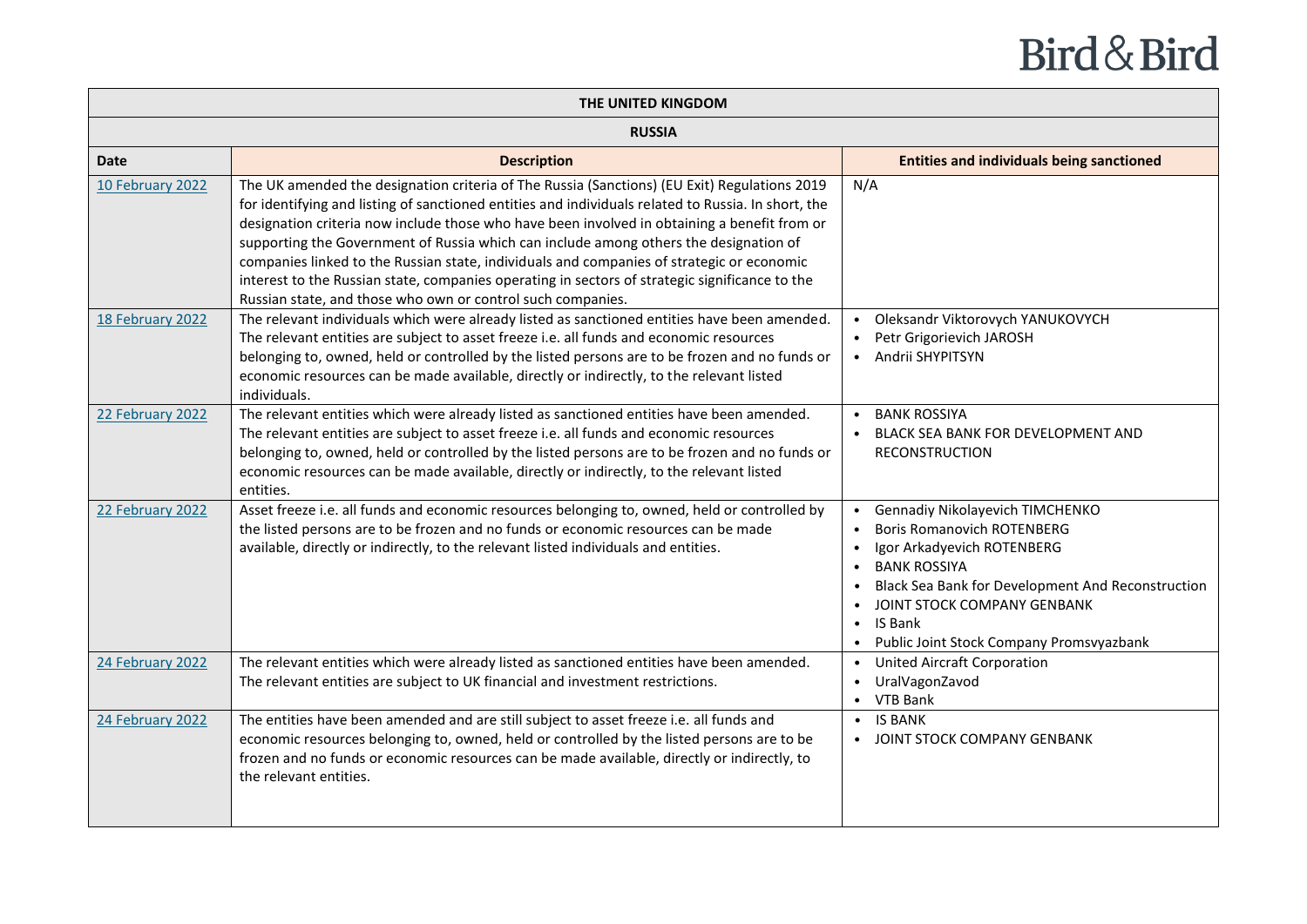| 24 February 2022                     | The UK CAA removed Aeroflot's foreign carrier permit on 24 February. This had the effect that<br>Aeroflot cannot take on board or discharge any commercial passengers or cargo in the United<br>Kingdom.                                                                                                                                                                                                                                                                                                                                                                                                                      | • Aeroflot                                                                 |
|--------------------------------------|-------------------------------------------------------------------------------------------------------------------------------------------------------------------------------------------------------------------------------------------------------------------------------------------------------------------------------------------------------------------------------------------------------------------------------------------------------------------------------------------------------------------------------------------------------------------------------------------------------------------------------|----------------------------------------------------------------------------|
| 25 February 2022<br>25 February 2022 | No aircraft which is owned, chartered or operated by a person connected with Russia, or<br>which is registered in Russia shall fly in United Kingdom airspace, including in the airspace<br>above the United Kingdom's territorial sea.                                                                                                                                                                                                                                                                                                                                                                                       | N/A                                                                        |
| 25 February 2022                     | General licence in view of winding down any transactions to which it is a party, involving the<br>VTB Bank or the UK Subsidiary (i.e. VTB Capital plc and any entity owned or controlled by VTB<br>Capital plc incorporated in the United Kingdom) including the closing out of any positions, and<br>a Person, Relevant Institution, or the VTB Bank or the UK Subsidiary can carry out any activity<br>reasonably necessary to effect this. This licence takes effect from 25 February 2022 and<br>expires on 27 March 2022.                                                                                                | N/A                                                                        |
| 28 February 2022                     | Asset freeze i.e. all funds and economic resources belonging to, owned, held or controlled by<br>the listed entities are to be frozen and no funds or economic resources can be made available.<br>directly or indirectly, to the relevant listed entities.                                                                                                                                                                                                                                                                                                                                                                   | • VEB.RF<br>BANK OTKRITIE FINANCIAL CORPORATION PJSC<br>• PJSC SOVOCOMBANK |
| 28 February 2022                     | The Secretary of State for International Trade has suspended all extant export licences for<br>dual-use items to Russia. This will include licences with Russia as a final destination;<br>Suspension of the approval of new export licences for dual-use items to Russia.                                                                                                                                                                                                                                                                                                                                                    | N/A                                                                        |
| 1 March 2022                         | 3 General Licences INT/2022/1277777, INT/20221277778, and INT/2022/1277877 which<br>relate to:<br>A 7 day wind down period in respect of sovereign debt, loans and money market<br>$\bullet$<br>instruments measures (INT/2022/1277777);<br>• A 30 day wind down period in respect of the clearing and correspondent banking<br>prohibitions (INT/2022/1277778); and<br>• A wind down period until 24 June (additional days to INT/2022/1277778) in respect of the<br>clearing and correspondent banking prohibition where the payments relate to Relevant<br>Energy Products (crude oil, petroleum, gas) (INT/2022/1277877). | N/A                                                                        |
| 1 March 2022                         | Investment ban<br>$\bullet$                                                                                                                                                                                                                                                                                                                                                                                                                                                                                                                                                                                                   | • PJSC SBERBANK                                                            |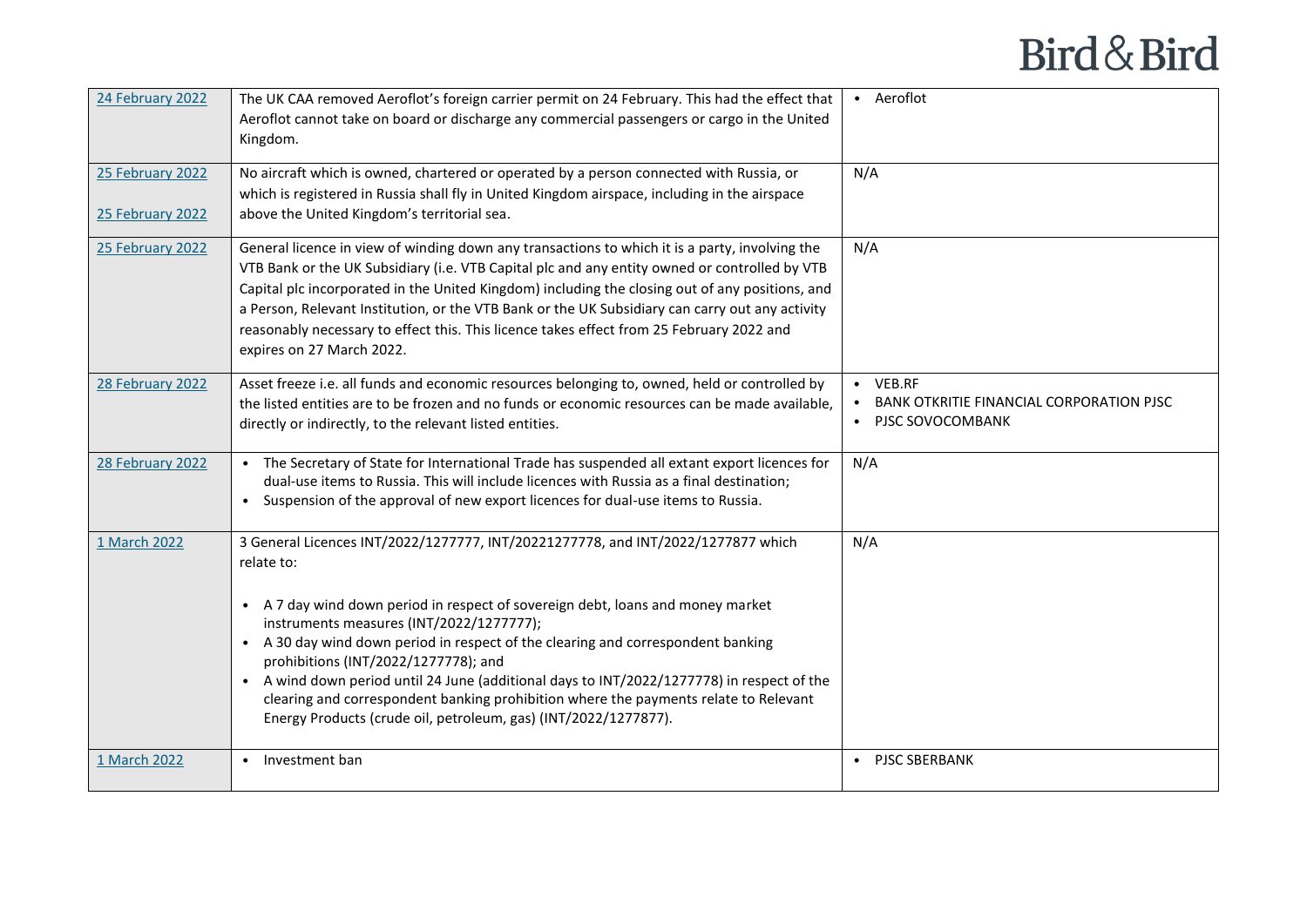| 1 March 2022 | Asset freeze i.e. all funds and economic resources belonging to, owned, held or controlled by<br>the listed persons are to be frozen and no funds or economic resources can be made<br>available, directly or indirectly, to the relevant listed individuals and entities.                                                                                                                                                                                                                                                                                                        | • Victor Gulevich<br>Andrei Burdyko<br>Sergei Simonenko<br>Andrey Zhuk<br>JSC 558 Aircraft Repair Plant<br>• JSC Integral |
|--------------|-----------------------------------------------------------------------------------------------------------------------------------------------------------------------------------------------------------------------------------------------------------------------------------------------------------------------------------------------------------------------------------------------------------------------------------------------------------------------------------------------------------------------------------------------------------------------------------|---------------------------------------------------------------------------------------------------------------------------|
| 1 March 2022 | Asset freeze i.e. all funds and economic resources belonging to, owned, held or controlled by<br>the listed persons are to be frozen and no funds or economic resources can be made<br>available, directly or indirectly, to the relevant listed parties.                                                                                                                                                                                                                                                                                                                         | Kirill Alexandrovich Dmitriev<br><b>Russian Direct Investment Fund</b>                                                    |
| 1 March 2022 | Existing restrictions on dealing with certain financial instruments and providing loans and<br>$\bullet$<br>credit are amended to extend the sanctions prohibitions to a broader range of<br>transferable securities and money market instruments and loans and credit<br>Further restrictions on correspondent banking relationships and processing of sterling<br>$\bullet$<br>payments are introduced<br>Providing the Secretary of State the power to prevent designated banks from accessing<br>$\bullet$<br>and processing sterling                                         | • Sberbank                                                                                                                |
| 1 March 2022 | Prohibitions on the export, supply and delivery and making available of dual-use items<br>$\bullet$<br>and critical-industry items, in sectors including electronics, telecommunications and<br>aerospace<br>Related prohibitions on the provision of technical assistance, financial services, funds and<br>$\bullet$<br>brokering services in relation to dual-use items and critical-industry items, in sectors<br>including electronics, telecommunications and aerospace                                                                                                     | N/A                                                                                                                       |
| 1 March 2022 | Prohibition for Russian ships, and other ships specified by the Secretary of State, from<br>entering ports in the United Kingdom<br>The Secretary of State has a power to control the movement of Russian ships or specified<br>ships by requiring them to leave or enter specified ports, proceed to a specified place or<br>remain where they are<br>The registration of ships on the UK Ship Register is prohibited where they are owned,<br>controlled, chartered or operated by a designated person or persons connected with<br>Russia, or where they are a specified ship. | N/A                                                                                                                       |
| 1 March 2022 | 2 General Licences INT/2022/1280876 and INT/2022/1280976 which relate to VTB Capital and<br>its UK subsidiaries allowing:                                                                                                                                                                                                                                                                                                                                                                                                                                                         | N/A                                                                                                                       |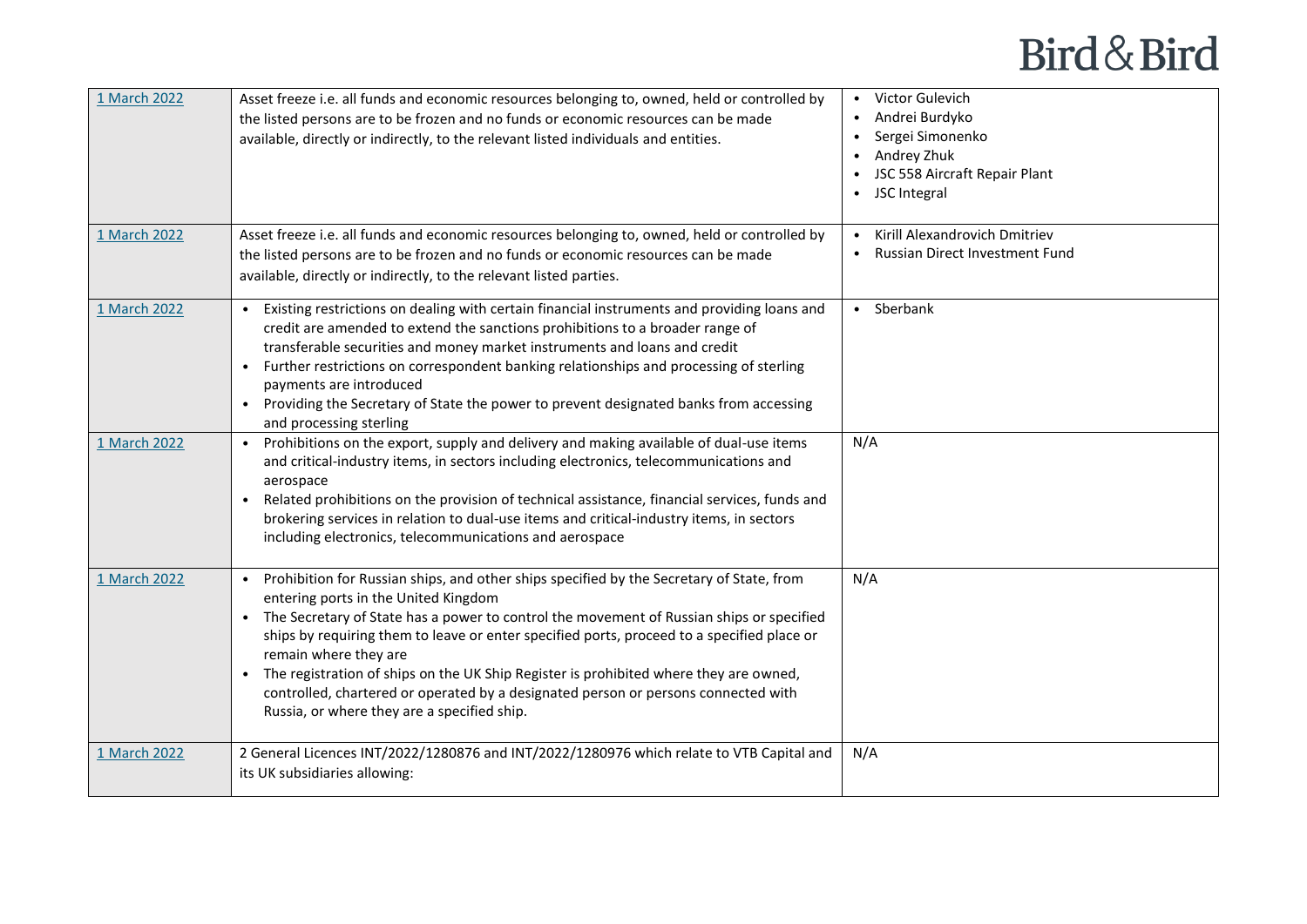|                     | VTB Capital and its UK subsidiaries to make payments, including for basic needs,<br>reasonable fees or service charges arising from routine holding and maintenance of its<br>frozen funds and economic resources, and reasonable professional fees for the provision<br>of legal services (INT/2022/1280876);<br>relevant financial authorities to do anything with regard to VTB Capital and its UK<br>subsidiaries related to prudential supervision, or protecting, maintaining or enhancing the<br>financial stability of the UK (INT/2022/1280976) |                                                                                                                                           |
|---------------------|----------------------------------------------------------------------------------------------------------------------------------------------------------------------------------------------------------------------------------------------------------------------------------------------------------------------------------------------------------------------------------------------------------------------------------------------------------------------------------------------------------------------------------------------------------|-------------------------------------------------------------------------------------------------------------------------------------------|
| 1 March 2022        | Prohibit a UK individual or entity from providing financial services for the purpose of foreign<br>exchange reserve and asset management to:<br>the Central Bank of the Russian Federation;<br>$\bullet$<br>the National Wealth Fund of the Russian Federation;<br>the Ministry of Finance of the Russian Federation;<br>a person owned or controlled directly or indirectly by any of the persons above;<br>$or$<br>a person acting on behalf of or at the direction of any of the persons above                                                        | N/A                                                                                                                                       |
| 3 March 2022        | Asset freeze i.e. all funds and economic resources belonging to, owned, held or controlled by<br>the listed persons are to be frozen and no funds or economic resources can be made<br>available, directly or indirectly, to the relevant listed individuals.                                                                                                                                                                                                                                                                                            | Igor Ivanovich SHUVALOV<br>• Alisher Burkhanovich USMANOV                                                                                 |
| 4 March 2022        | General licence INT/2022/1295476 authorises parties to wind down any transactions to which<br>it is a party, involving the Bank Otkritie, Promsvyazbank, Bank Rossiya Sovcombank,<br>Vnesheconombank (Veb), Novikombank including the closing out of any positions and any<br>activity reasonably necessary to effect this.                                                                                                                                                                                                                              | <b>Bank Otkritie</b><br>• Promsvyazbank<br>Bank Rossiya<br>Sovcombank<br>$\bullet$<br>• Vnesheconombank (Veb)<br>Novikombank<br>$\bullet$ |
| 4 March 2022        | General licence INT/2022/1298776 authorises parties to provide financial services to<br>Sberbank or a subsidiary for the purposes of winding down that activity, including any activity<br>reasonably necessary to effect this.                                                                                                                                                                                                                                                                                                                          | • Sberbank                                                                                                                                |
| <b>7 March 2022</b> | Amendment of General Licence NT/2022/1272278 in view of winding down any transactions<br>to which it is a party, involving the VTB Bank or the UK Subsidiary. This licence took effect<br>from 25 February 2022 and expires on 27 March 2022. The amendments involve updating the<br>references to UK legislation and expanding the definition of a subsidiary                                                                                                                                                                                           | N/A                                                                                                                                       |
| 8 March 2022        | Prohibition for Russian aircraft from overflying or landing in the UK<br>$\bullet$<br>The Secretary of State has the power to issue directions to air traffic control and airport<br>operators for the purpose of preventing Russian aircraft from entering the airspace over<br>the UK or from landing in the UK, or requiring aircraft to leave the UK airspace                                                                                                                                                                                        | N/A                                                                                                                                       |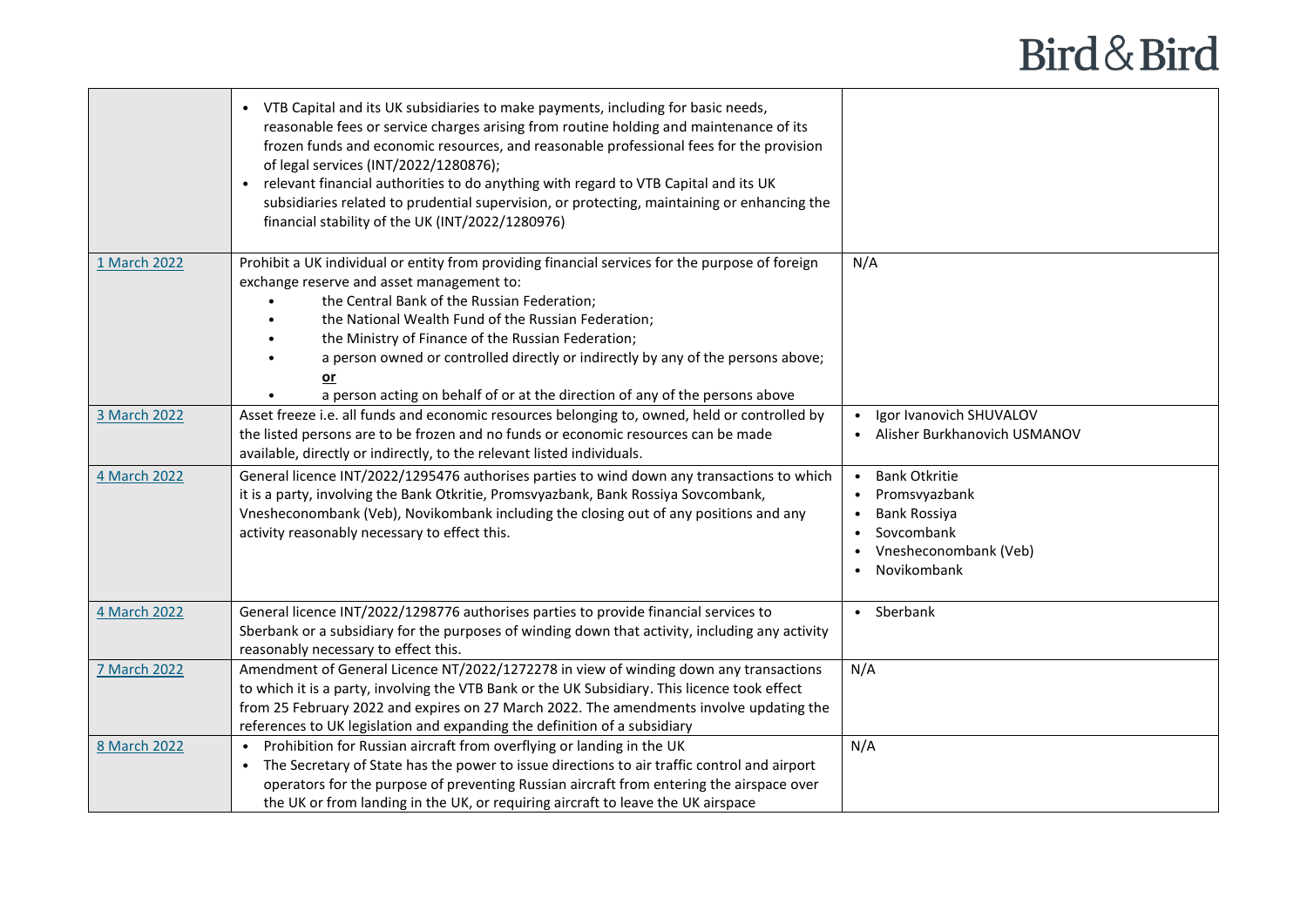|               | The CAA has the power to refuse, suspend or revoke permissions in respect of Russian<br>aircraft. The registration of aircraft on the register kept by the CAA is prohibited where<br>they are owned, operated or chartered by demise by a designated person.<br>Prohibitions on the export, supply and delivery and making available of new categories of<br>aviation and space goods and technology, based on items falling within chapter 88 of the<br><b>UK Customs Tariff</b><br>Prohibitions on insurance and reinsurance services relating to aviation and space goods<br>and technology, based on items falling within chapter 88 of the UK Customs Tariff<br>• General Licence permitting for a time-limited period the provision of certain insurance<br>and reinsurance services relating to aviation and space goods and technology. |                                                                                                                                                                                                                                     |
|---------------|--------------------------------------------------------------------------------------------------------------------------------------------------------------------------------------------------------------------------------------------------------------------------------------------------------------------------------------------------------------------------------------------------------------------------------------------------------------------------------------------------------------------------------------------------------------------------------------------------------------------------------------------------------------------------------------------------------------------------------------------------------------------------------------------------------------------------------------------------|-------------------------------------------------------------------------------------------------------------------------------------------------------------------------------------------------------------------------------------|
| 10 March 2022 | Asset freeze i.e. all funds and economic resources belonging to, owned, held or controlled by<br>the listed persons are to be frozen and no funds or economic resources can be made<br>available, directly or indirectly, to the relevant listed individuals.                                                                                                                                                                                                                                                                                                                                                                                                                                                                                                                                                                                    | Roman Arkadyevich Abramovich<br>$\bullet$<br>Igor Ivanovich Sechin<br>$\bullet$<br>Oleg Vladimirovich Deripaska<br>Dmitri Alekseevich Lebedev<br>Alexei Borisovich Miller<br>Andrei Leonidovich Kostin<br>Nikolai Petrovich Tokarev |
| 10 March 2022 | General Licence INT/2022/1327076 allows for the payments essential to the continuation of<br>the operation of Chelsea Football Club                                                                                                                                                                                                                                                                                                                                                                                                                                                                                                                                                                                                                                                                                                              | N/A                                                                                                                                                                                                                                 |
| 11 March 2022 | Asset freeze i.e. all funds and economic resources belonging to, owned, held or controlled by<br>the listed persons are to be frozen and no funds or economic resources can be made<br>available, directly or indirectly, to the relevant listed individuals                                                                                                                                                                                                                                                                                                                                                                                                                                                                                                                                                                                     | Members of the Russian State Duma                                                                                                                                                                                                   |
| 11 March 2022 | Amendment of General Licence INT/2022/1277778 in view providing a wind down period in<br>respect of the clearing and correspondent banking prohibitions                                                                                                                                                                                                                                                                                                                                                                                                                                                                                                                                                                                                                                                                                          | N/A                                                                                                                                                                                                                                 |
| 15 March 2022 | Asset freeze i.e. all funds and economic resources belonging to, owned, held or controlled by<br>the listed persons are to be frozen and no funds or economic resources can be made<br>available, directly or indirectly, to the relevant listed parties                                                                                                                                                                                                                                                                                                                                                                                                                                                                                                                                                                                         | Contains amongst others the following parties:<br>• GAS INDUSTRY INSURANCE COMPANY SOGAZ<br>• GEOPOLITICA<br><b>INTERNET RESEARCH AGENCY</b><br><b>NEW EASTERN OUTLOOK</b><br>• ORIENTAL REVIEW                                     |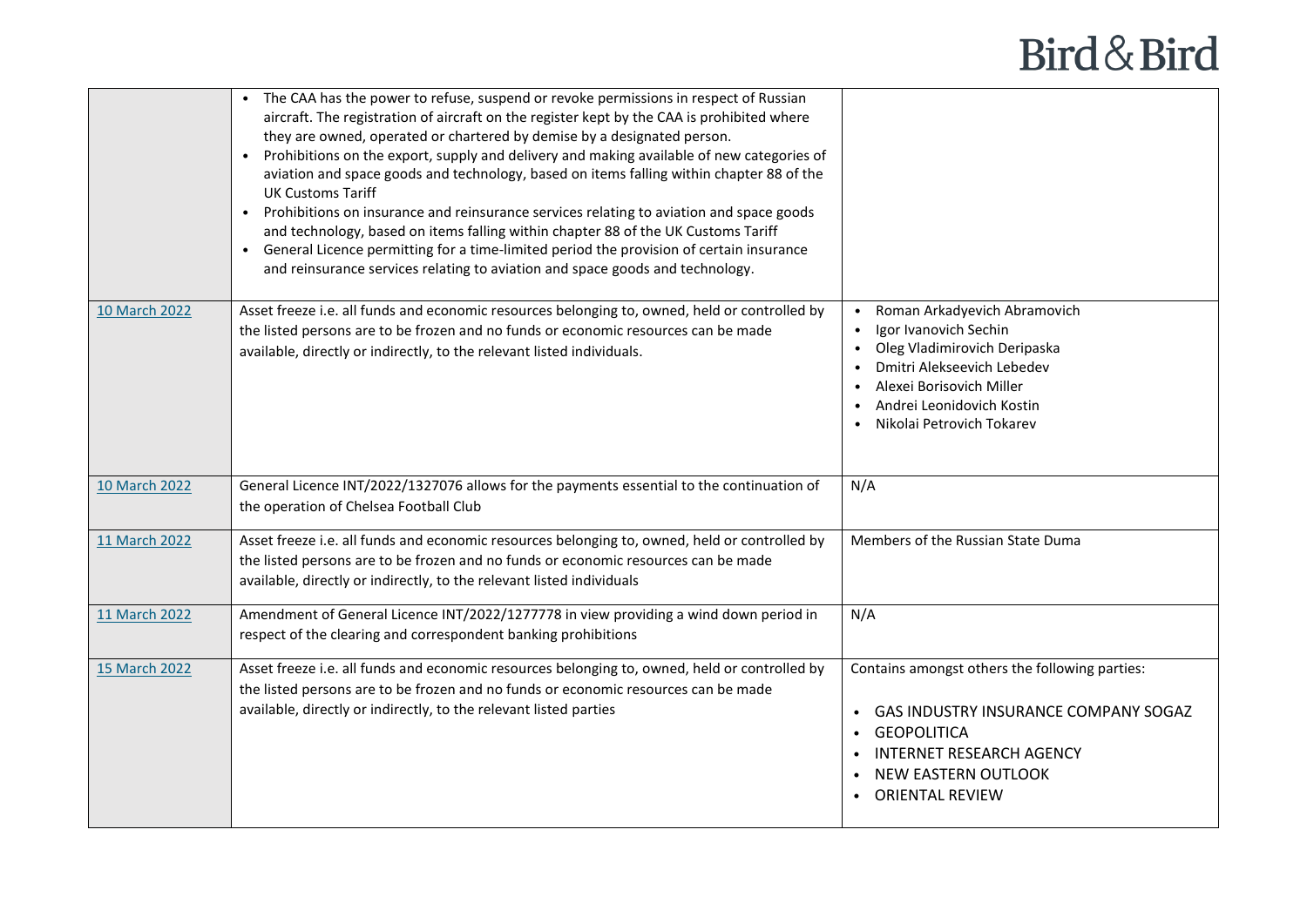| 15 March 2022 | Asset freeze i.e. all funds and economic resources belonging to, owned, held or controlled by<br>the listed persons are to be frozen and no funds or economic resources can be made<br>available, directly or indirectly, to the relevant listed parties                                                                                                                                                                     | Contains amongst others the following parties:<br>• ROSNEFT AERO<br>• JSC ZELENODOLSK SHIPYARD                                                                    |
|---------------|------------------------------------------------------------------------------------------------------------------------------------------------------------------------------------------------------------------------------------------------------------------------------------------------------------------------------------------------------------------------------------------------------------------------------|-------------------------------------------------------------------------------------------------------------------------------------------------------------------|
| 15 March 2022 | Introduction of the possibility to publicly name companies that have breached financial<br>sanctions, but have not been fined<br>Introduction of strict liability for breaches of financial sanctions. This means that if a party<br>breaches UK financial sanctions legislation, any requirement imposed by or under that<br>legislation for the person to have known, suspected or believed any matter is to be<br>ignored | N/A                                                                                                                                                               |
| 22 March 2022 | General Licence INT/2022/1381276 allows a period of until 2 May 2022 for winding down any<br>derivatives, repurchase, and reverse repurchase transactions involving certain entities                                                                                                                                                                                                                                         | • Central Bank of the Russian Federation (CBR)<br>National Wealth Fund of the Russian Federation<br>(NWF)<br>• Ministry of Finance of the Russian Federation (MF) |
| 22 March 2022 | OFSI has updated its general guidance by adding a paragraph to Chapter 4 on ownership and<br>control. The new paragraph (4.14) clarifies OFSI's position on aggregation.                                                                                                                                                                                                                                                     | N/A                                                                                                                                                               |
| 24 March 2022 | Asset freeze i.e. all funds and economic resources belonging to, owned, held or controlled by<br>the listed persons are to be frozen and no funds or economic resources can be made<br>available, directly or indirectly, to the relevant listed individuals and entities                                                                                                                                                    | Several individuals and entities                                                                                                                                  |
| 24 March 2022 | General Licence INT/2022/1424276 allows parties to wind down any transactions to which it<br>is party including the closing out of positions. This licence takes effect on 24 March 2022 and<br>expires on 23 April 2022.                                                                                                                                                                                                    | • Alfa Bank JSC<br>• GazPromBank<br>Rosselkhozbank<br>$\bullet$ SMP Bank<br>Ural Bank for Reconstruction and Development<br>• Subsidiaries of the above           |
| 25 March 2022 | General Licence INT/2022/1438977 allows parties to continue existing business operations<br>involving GEFCO, a Joint Venture owned by Russian Railways and Stellantis. This licence takes<br>effect from 25 March 2022 and expires on 23 May 2022.                                                                                                                                                                           | $\cdot$ GEFCO<br>• GEFCO UK Ltd<br>• GEFCO Forwarding UK<br>• Auto XP Limited                                                                                     |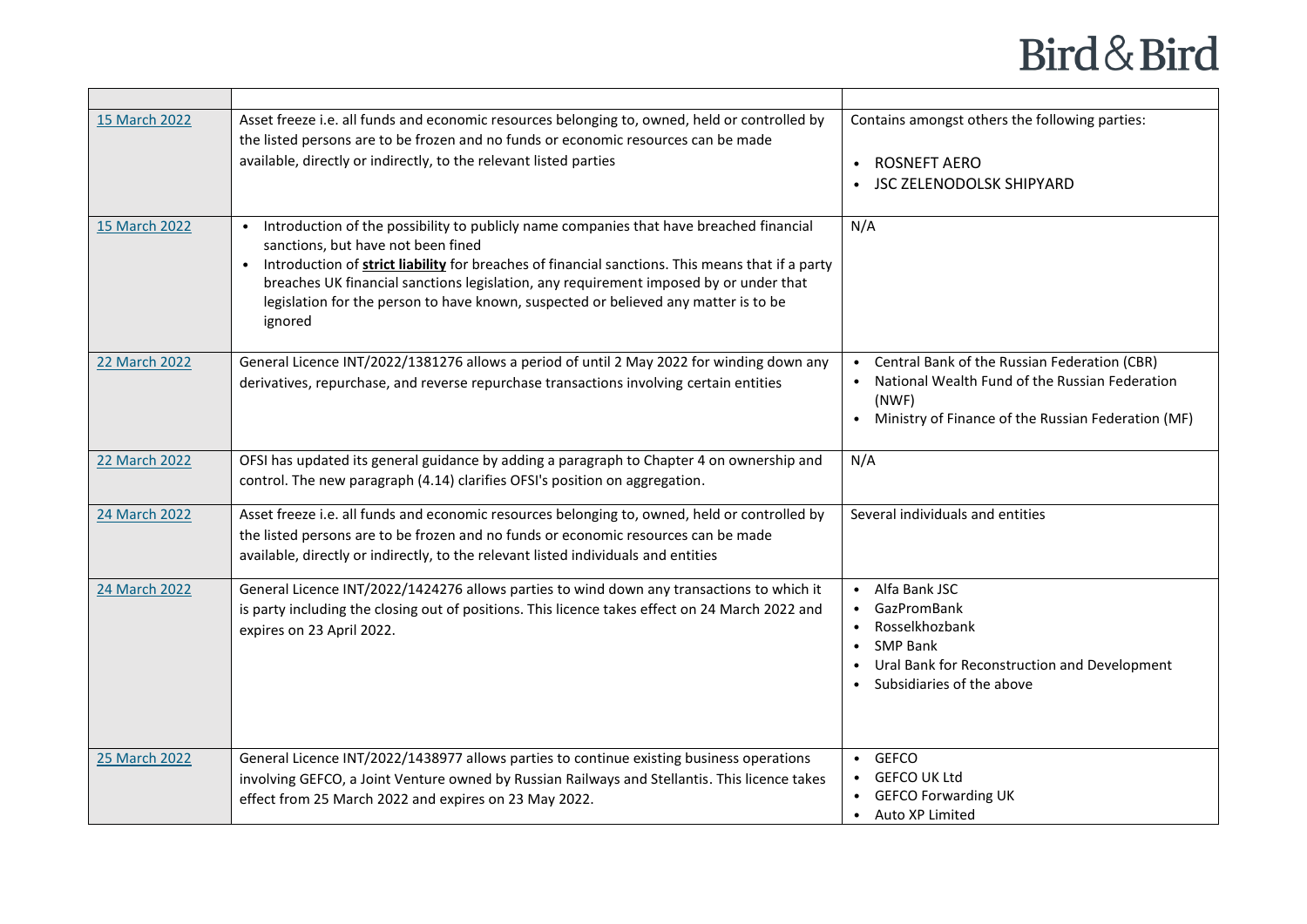|               |                                                                                                                                                                                                                                                                                                                                                                                                                                                                                                                          | • XP Tech Limited                                                                                                                                               |
|---------------|--------------------------------------------------------------------------------------------------------------------------------------------------------------------------------------------------------------------------------------------------------------------------------------------------------------------------------------------------------------------------------------------------------------------------------------------------------------------------------------------------------------------------|-----------------------------------------------------------------------------------------------------------------------------------------------------------------|
| 29 March 2022 | General Licence INT/2022/14369378 allows a party to wind down any transactions to which it<br>is party involving the Sovcomflot or a subsidiary including the closing out of any positions.<br>This licence takes effect from 29 March 2022 and expires on 15 May 2022                                                                                                                                                                                                                                                   | • Sovcomflot                                                                                                                                                    |
| 31 March 2022 | Asset freeze i.e. all funds and economic resources belonging to, owned, held or controlled by<br>the listed persons are to be frozen and no funds or economic resources can be made<br>available, directly or indirectly, to the relevant listed individuals and entities                                                                                                                                                                                                                                                | Several individuals and entities                                                                                                                                |
| 31 March 2022 | Asset freeze i.e. all funds and economic resources belonging to, owned, held or controlled by<br>the listed persons are to be frozen and no funds or economic resources can be made<br>available, directly or indirectly, to the relevant listed individuals                                                                                                                                                                                                                                                             | PHOTON PRO LLP<br><b>MAJORY LLP</b><br>DJECO GROUP LP                                                                                                           |
| 1 April 2022  | General Licence INT/2022/1495176 allows a party to provide financial services for the<br>purposes of the receipt and onward transfer of non-rouble denominated interest/coupon or<br>maturity/principal payments from the Central Bank of the Russian Federation, the National<br>Wealth Fund of the Russian Federation, or the Ministry of Finance of the Russian Federation<br>in connection with debt issued by them before 1 March 2022. This licence takes effect from 1<br>April 2022 and expires on 30 June 2022. | Central Bank of the Russian Federation (CBR)<br>National Wealth Fund of the Russian Federation<br>(NWF)<br>• Ministry of Finance of the Russian Federation (MF) |
| 1 April 2022  | Amendment of General Licence INT/2022/1280876 to allow any payments in connection with<br>the Insolvency Proceedings of the UK subsidiary of VTB. Any person, including any subsidiary<br>of VTB incorporated in the UK, may make, receive or process any payments, or take any other<br>action, in connection with any Insolvency Proceedings relating to the UK Subsidiary.<br>This General Licence took effect on 01 March 2022 and expires on 01 March 2023.                                                         | $\bullet$ VTB                                                                                                                                                   |
| 4 April 2022  | Amendment of General Licence INT/2022/1438977 on 4 April 2022 to permit parties to<br>process payments or transactions related to the sale and transfer of GEFCO's shares.<br>This General Licence took effect on 25 March 2022 and expires on 23 May 2022.                                                                                                                                                                                                                                                              | • GEFCO                                                                                                                                                         |
| 6 April 2022  | Asset freeze i.e. all funds and economic resources belonging to, owned, held or controlled by<br>the listed persons are to be frozen and no funds or economic resources can be made<br>available, directly or indirectly, to the relevant listed parties                                                                                                                                                                                                                                                                 | <b>CREDIT BANK OF MOSCOW</b><br><b>PJSC SBERBANK</b>                                                                                                            |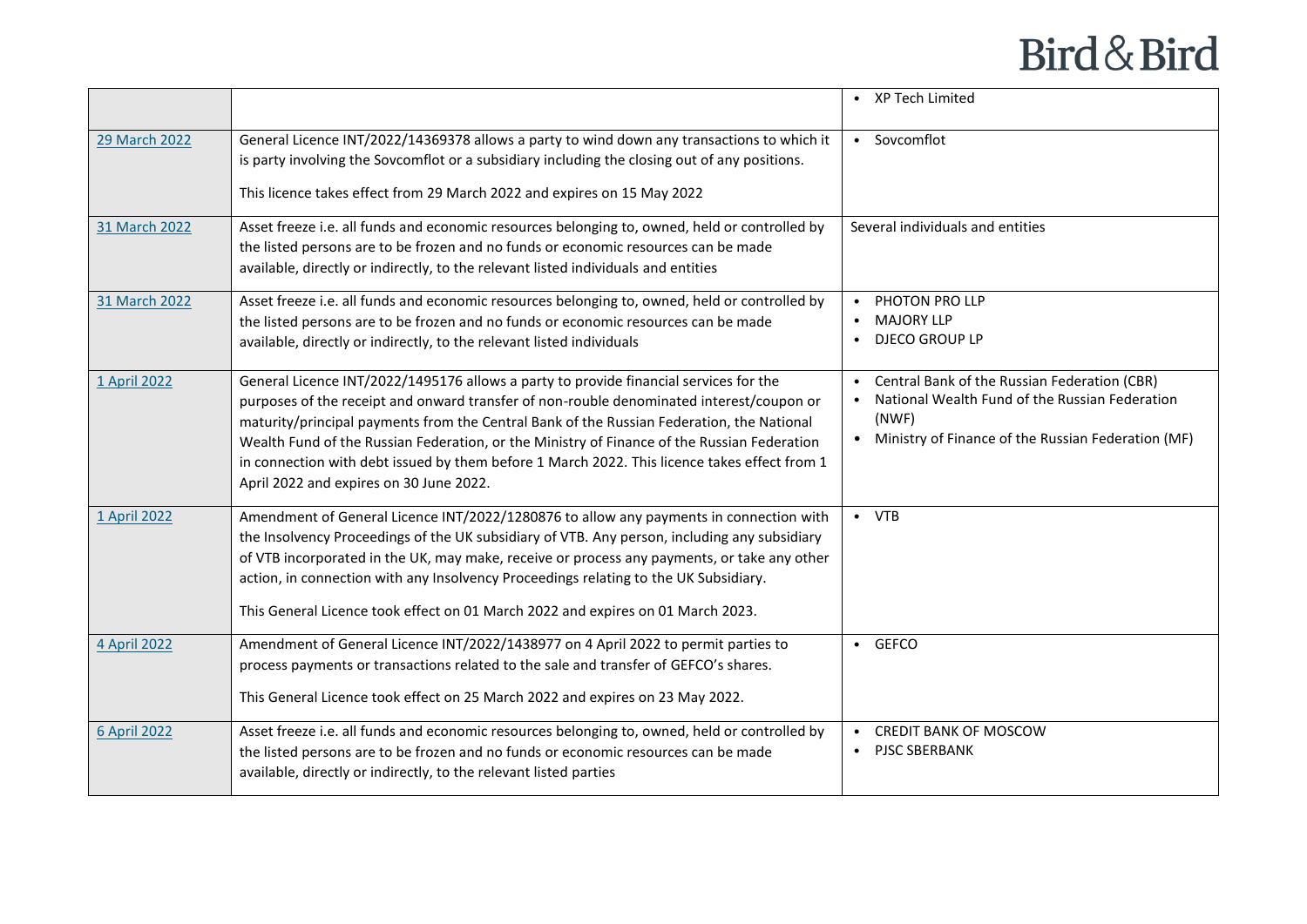| 6 April 2022  | General Licence INT/2022/1544176 allows for a 30-day wind down period of positions<br>involving Credit Bank of Moscow.                                                                                                                                                                                                                                                                                                                                   | • CREDIT BANK OF MOSCOW                                                                                                                                                               |
|---------------|----------------------------------------------------------------------------------------------------------------------------------------------------------------------------------------------------------------------------------------------------------------------------------------------------------------------------------------------------------------------------------------------------------------------------------------------------------|---------------------------------------------------------------------------------------------------------------------------------------------------------------------------------------|
|               | This General Licence takes effect from 06 April 2022 and expires on 06 May 2022.                                                                                                                                                                                                                                                                                                                                                                         |                                                                                                                                                                                       |
| 6 April 2022  | Amendment of General Licence INT/2022/1277877 to ensure that energy related payments<br>may continue to take place                                                                                                                                                                                                                                                                                                                                       | • PJSC SBERBANK                                                                                                                                                                       |
| 8 April 2022  | Asset freeze i.e. all funds and economic resources belonging to, owned, held or controlled by<br>the listed persons are to be frozen and no funds or economic resources can be made<br>available, directly or indirectly, to the relevant listed individuals                                                                                                                                                                                             | • Katerina Vladimirovna Tikhonova<br>Maria Vladimirovna Vorontsova<br>• Yekaterina Sergeyevna Vinokurova                                                                              |
| 12 April 2022 | OFSI has revoked General Licence INT/2022/1438977. This is following the sale of Russian<br>Railways' stake in GEFCO to non-designated persons, meaning GEFCO is no longer impacted<br>by UK sanctions.                                                                                                                                                                                                                                                  | $\cdot$ GEFCO                                                                                                                                                                         |
| 13 April 2022 | Asset freeze i.e. all funds and economic resources belonging to, owned, held or controlled by<br>the listed persons are to be frozen and no funds or economic resources can be made<br>available, directly or indirectly, to the relevant listed individuals                                                                                                                                                                                             | Several individuals                                                                                                                                                                   |
| 14 April 2022 | Asset freeze i.e. all funds and economic resources belonging to, owned, held or controlled by<br>the listed persons are to be frozen and no funds or economic resources can be made<br>available, directly or indirectly, to the relevant listed individuals                                                                                                                                                                                             | Eugene Tenenbaum<br>David Davidovich                                                                                                                                                  |
| 14 April 2022 | The Russia (Sanctions) (EU Exit) (Amendment) (No. 8) Regulations 2022 introduce trade<br>prohibitions relating to:<br>oil refining goods and technology (as specified in new Schedule 2D),<br>$\bullet$<br>quantum computing and advanced materials goods and technology (as specified in new<br>Schedule 2E)<br>luxury goods (as specified in new Schedule 3A), and<br>$\bullet$<br>iron and steel goods (as specified in new Schedule 3B)<br>$\bullet$ | N/A                                                                                                                                                                                   |
| 21 April 2022 | Asset freeze i.e. all funds and economic resources belonging to, owned, held or controlled by<br>the listed persons are to be frozen and no funds or economic resources can be made<br>available, directly or indirectly, to the relevant listed parties                                                                                                                                                                                                 | Contains amongst others the following parties:<br>• ALEKSANDROV SCIENTIFIC RESEARCH<br>TECHNOLOGICAL INSTITUTE NITI<br>• CENTRAL RESEARCH INSTITUTE OF MACHINE<br><b>BUILDING JSC</b> |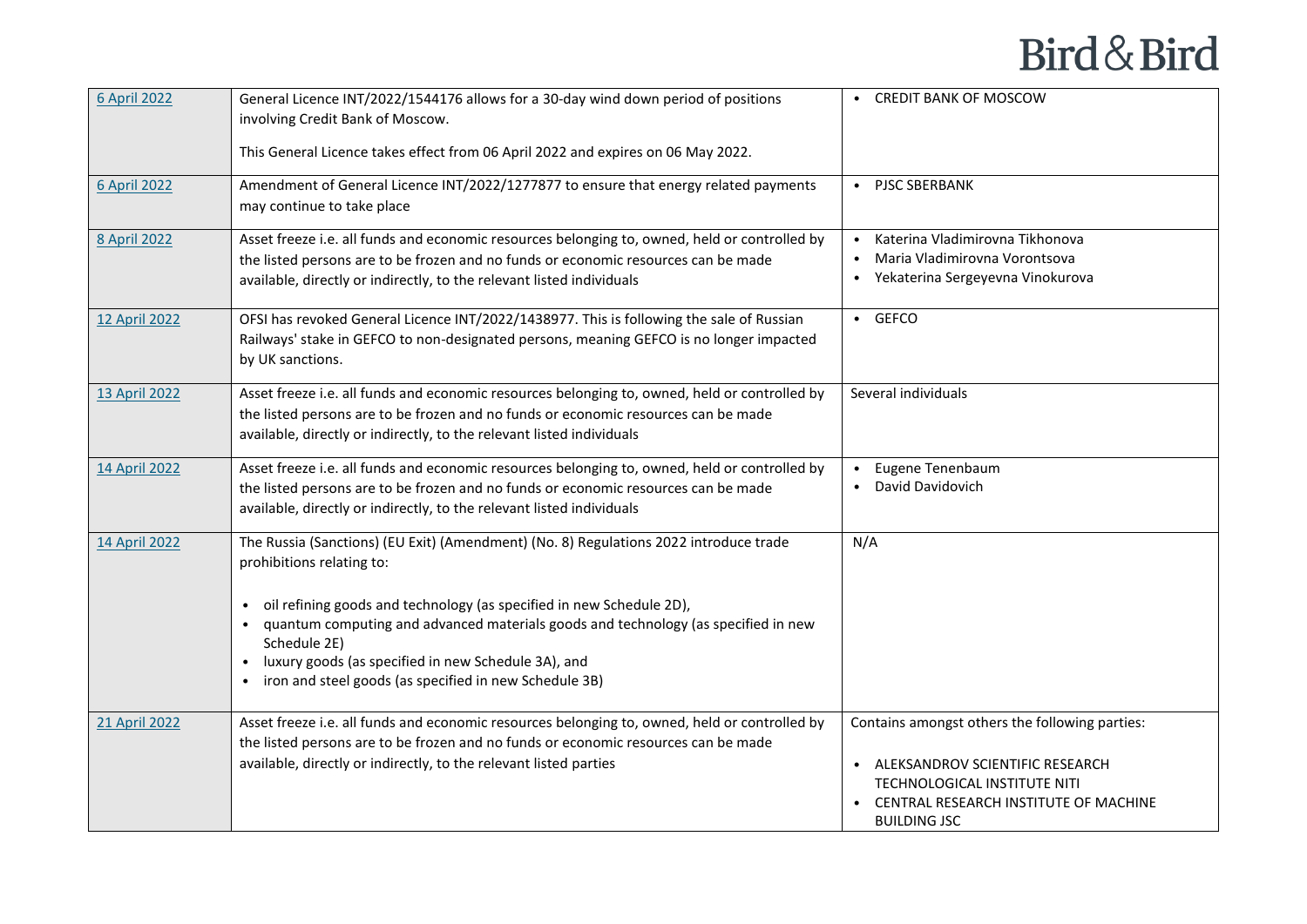|                      |                                                                                                                                                                                                                                                                                                                                                                                                                                                                                                                                  | • FEDERAL STATE UNITARY ENTERPRISE DUKHOV<br><b>AUTOMATICS RESEARCH INSTITUTE</b><br>JSC ARZAMAS MACHINE-BUILDING PLANT<br><b>JSC GTLK</b> |
|----------------------|----------------------------------------------------------------------------------------------------------------------------------------------------------------------------------------------------------------------------------------------------------------------------------------------------------------------------------------------------------------------------------------------------------------------------------------------------------------------------------------------------------------------------------|--------------------------------------------------------------------------------------------------------------------------------------------|
| 21 April 2022        | OFSI has amended the notice for General licence INT/2022/1424276 under Regulation 64 of<br>the Russia (Sanctions) (EU Exit) Regulations 2019.<br>General Licence INT/2022/1424276 allows a person (other than the designated parties or a<br>subsidiary) to wind down any transactions to which it is a party involving the designated<br>parties or a subsidiary including the closing out of any positions.                                                                                                                    | • Alfa Bank JSC<br><b>GazPromBank</b><br>Rosselkhozbank<br><b>SMP Bank</b><br>• Ural Bank for Reconstruction and Development               |
| 21 April 2022        | OFSI has issued General Licence INT/2022/1630477 under Regulation 64 of the Russia<br>(Sanctions) (EU Exit) Regulations 2019 to allow payments to Gazprombank or a Subsidiary for<br>the purpose of making Gas available in the European Union.                                                                                                                                                                                                                                                                                  | • Gazprombank                                                                                                                              |
| <b>22 April 2022</b> | OFSI has amended General licence INT/2022/1280876 under Regulation 64 of the Russia<br>(Sanctions) (EU Exit) Regulations 2019. General Licence INT/2022/1280876 was amended to<br>also include Sberbank CIB (UK) Ltd.                                                                                                                                                                                                                                                                                                            | • Sberbank CIB (UK) Ltd                                                                                                                    |
| 26 April 2022        | Listings are corrected and parties are still subject to asset freeze.                                                                                                                                                                                                                                                                                                                                                                                                                                                            | Several parties                                                                                                                            |
| 27 April 2022        | OFSI has issued General Licence INT/2022/1679676 under Regulation 21 of the Global Anti-<br>Corruption Sanctions Regulations 2021 and Regulation 64 of the Russia (Sanctions) (EU Exit)<br>Regulations 2019. Under General Licence INT/2022/1679676, subject to the conditions set out<br>in that licence, an officer of a Non-Crown Relevant Organisation is permitted to carry out their<br>duties including through making use of powers available to them under UK legislation or<br>common law for Asset Recovery Purposes. | N/A                                                                                                                                        |
| 29 April 2022        | The Russia (Sanctions) (EU Exit) (Amendment) (No. 9) Regulations 2022 requires providers of<br>social media services, internet access services (i.e. internet service providers) and application<br>stores to take reasonable steps to prevent their users in the UK from encountering or<br>accessing online content generated by designated persons                                                                                                                                                                            | N/A                                                                                                                                        |
| 4 May 2022           | Asset freeze i.e. all funds and economic resources belonging to, owned, held or controlled by<br>the listed persons are to be frozen and no funds or economic resources can be made<br>available, directly or indirectly, to the relevant listed parties                                                                                                                                                                                                                                                                         | Contains amongst others the following parties:<br>KAMAZ<br><b>VOLGA GROUP</b>                                                              |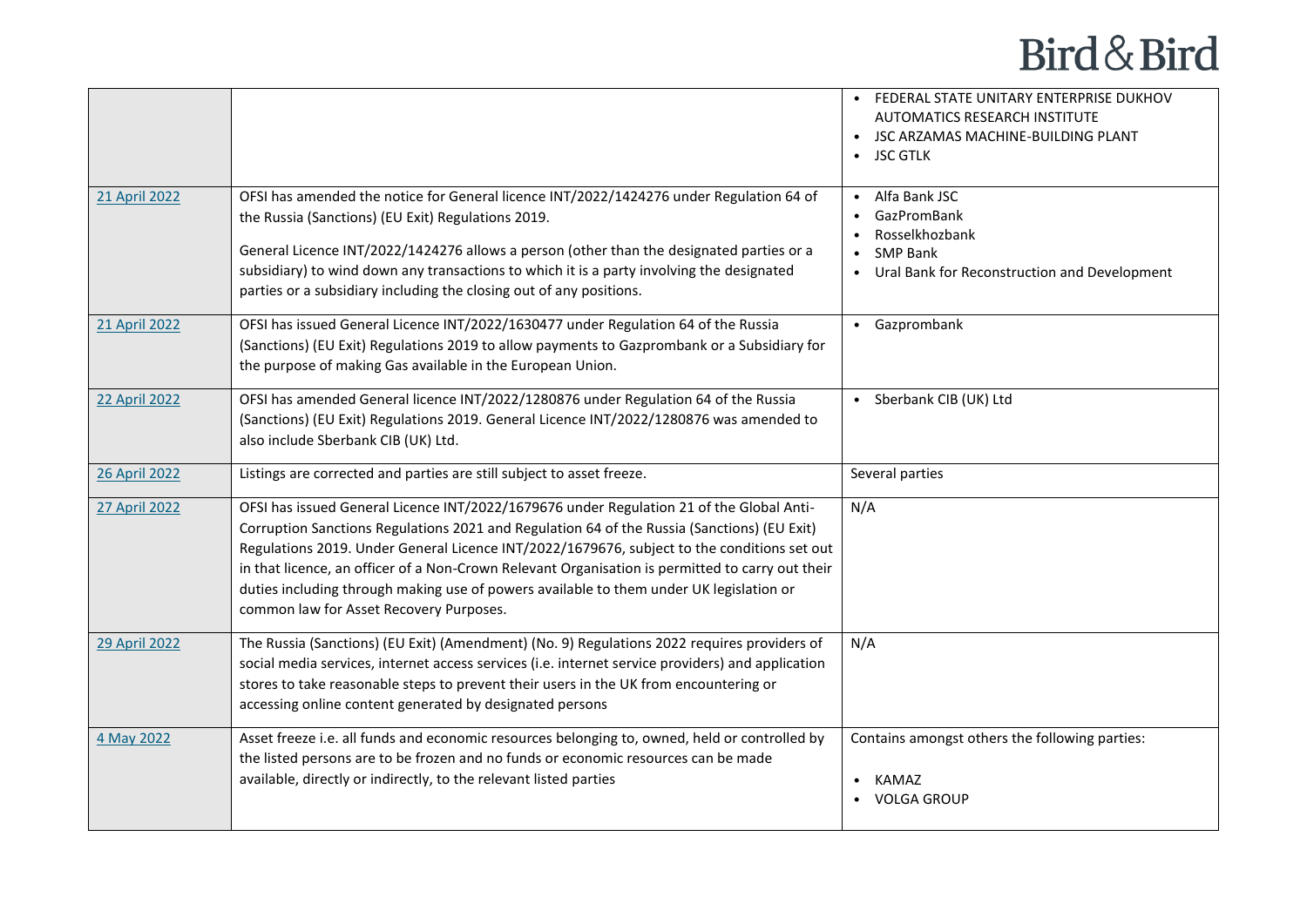| 5 May 2022  | Asset freeze i.e. all funds and economic resources belonging to, owned, held or controlled by | • Evraz PLC                                 |
|-------------|-----------------------------------------------------------------------------------------------|---------------------------------------------|
|             | the listed persons are to be frozen and no funds or economic resources can be made            |                                             |
|             | available, directly or indirectly, to the relevant listed parties                             |                                             |
| 5 May 2022  | General Licence INT/2022/1710676 allows for the continuation of business operations of the    | Evraz North America plc                     |
|             | North American Subsidiaries of Evraz.                                                         | Evraz Inc. NA                               |
|             |                                                                                               | Evraz Inc. NA – Canada                      |
| 9 May 2022  | Listings are corrected and parties are still subject to asset freeze.                         | Several parties                             |
| 12 May 2022 | General Licence INT/2022/1678476 allows payments and other permitted activities to take       | • Amsterdam Trade Bank N.V.                 |
|             | place in relation to winding down activities, basic needs and insolvency proceedings          | • Subsidiaries of Amsterdam Trade Bank N.V. |
|             | associated with the Amsterdam Trade Bank N.V or a subsidiary of the same.                     |                                             |
| 13 May 2022 | Asset freeze i.e. all funds and economic resources belonging to, owned, held or controlled by | Several parties                             |
|             | the listed persons are to be frozen and no funds or economic resources can be made            |                                             |
|             | available, directly or indirectly, to the relevant listed parties                             |                                             |
| 13 May 2022 | Extension of General Licence INT/2022/1469378 to 30 June 2022 which allows for a wind         | Sovcomflot                                  |
|             | down period for any transactions to which it is party involving Sovcomflot or a subsidiary    | Subsidiaries of Sovcomflot                  |
|             | including the closing out of any positions.                                                   |                                             |
| 19 May 2022 | Asset freeze i.e. all funds and economic resources belonging to, owned, held or controlled by | • JSC Rossiya Airlines                      |
|             | the listed persons are to be frozen and no funds or economic resources can be made            | <b>JSC Ural Airlines</b>                    |
|             | available, directly or indirectly, to the relevant listed parties                             | <b>PJSC Aeroflot</b>                        |
| 23 May 2022 | General Licence INT/2022/1839676 allows UK nationals to purchase tickets for flights or rail  | • JSC Aeroflot                              |
|             | journeys originating in, or within, Russia from PJSC Aeroflot, JSC Rossiya Airlines, JSC Ural | • JSC Rossiya Airlines                      |
|             | Airlines or Russian Railways. The licence takes effect on 23 May 2022 and expires on 23 May   | • JSC Ural Airlines                         |
|             | 2023                                                                                          | • Russian Railways                          |
| 24 May 2022 | Listings are corrected and parties are still subject to asset freeze.                         | <b>Several parties</b>                      |
| 27 May 2022 | Listings are corrected and parties are still subject to asset freeze.                         | Several parties                             |
| 30 May 2022 | General licence INT/2022/1875276 allows business operations involving the provision of        | • ZAO TransTeleCom Company                  |
|             | Civilian Telecommunication Services that include ZAO TransTeleCom Company. The licence        |                                             |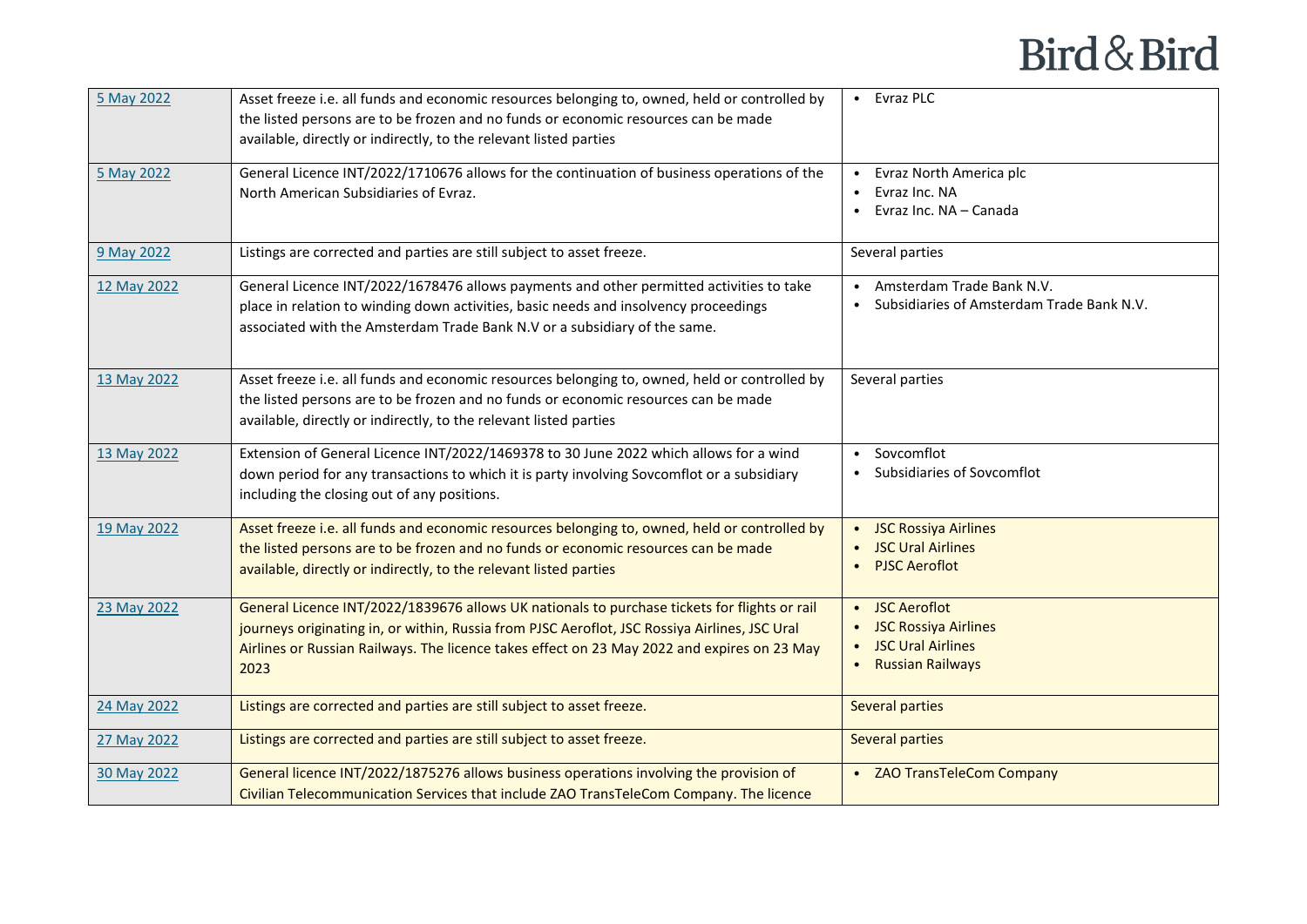| also permits business operations related to News Media Services to continue subject to           |  |
|--------------------------------------------------------------------------------------------------|--|
| <b>Contain conditions. The licence takes effect from 30 May 2022 and expires on 30 May 2024.</b> |  |
|                                                                                                  |  |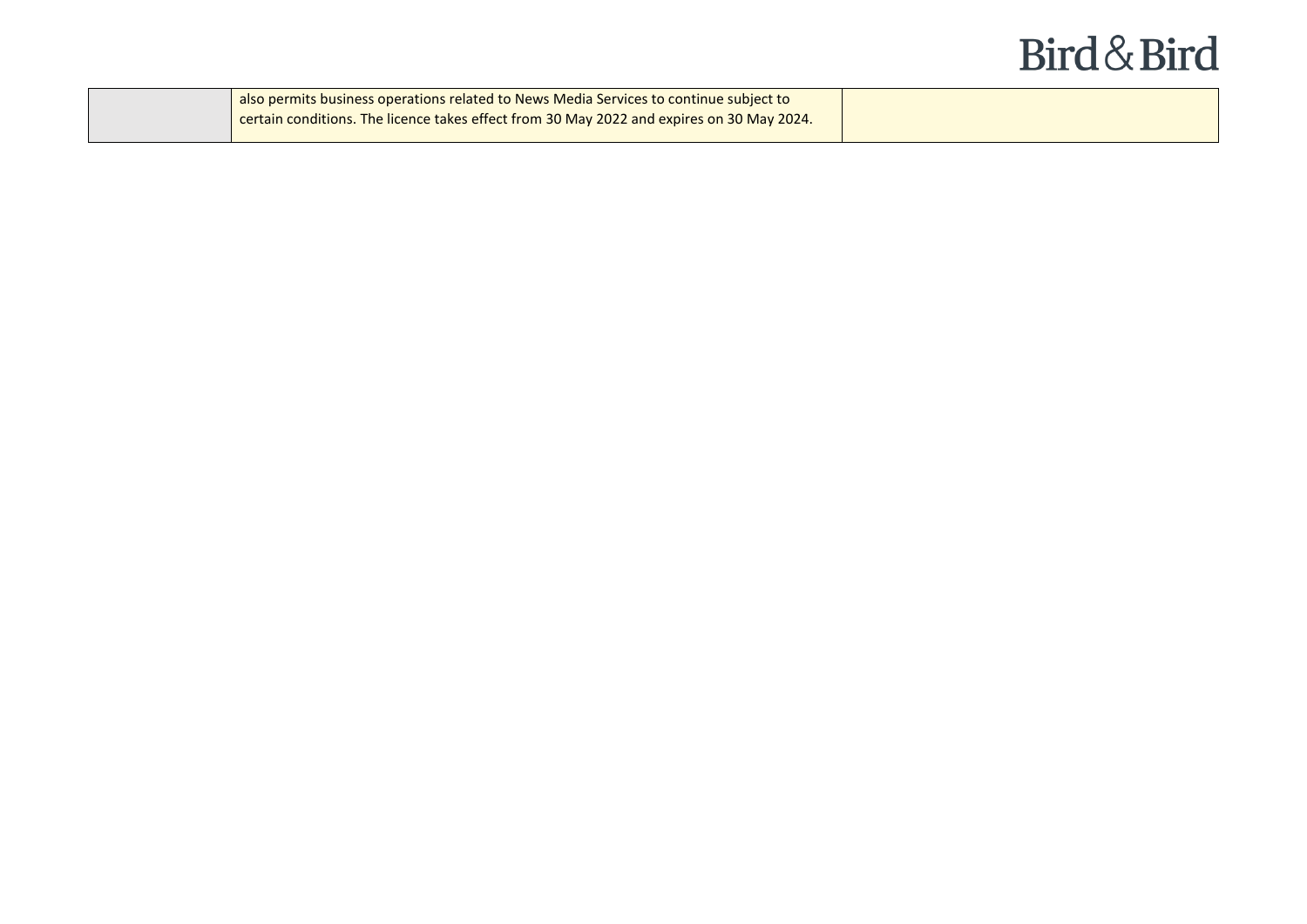| THE UNITED KINGDOM |                                                                                                                                                                                                                                                                                                                                                                                                                                                       |                                                                                                                                                                                                                                                    |  |
|--------------------|-------------------------------------------------------------------------------------------------------------------------------------------------------------------------------------------------------------------------------------------------------------------------------------------------------------------------------------------------------------------------------------------------------------------------------------------------------|----------------------------------------------------------------------------------------------------------------------------------------------------------------------------------------------------------------------------------------------------|--|
| <b>BELARUS</b>     |                                                                                                                                                                                                                                                                                                                                                                                                                                                       |                                                                                                                                                                                                                                                    |  |
| <b>Date</b>        | <b>Description</b>                                                                                                                                                                                                                                                                                                                                                                                                                                    | <b>Entities and individuals being sanctioned</b>                                                                                                                                                                                                   |  |
| 8 February 2022    | The relevant entity which was already listed as sanctioned entity has been amended. The<br>relevant entity is subject to asset freeze i.e. all funds and economic resources belonging to,<br>owned, held or controlled by the listed persons are to be frozen and no funds or economic<br>resources can be made available, directly or indirectly, to the relevant entity.                                                                            | • DANA HOLDINGS A.K.A DANA ASTRA                                                                                                                                                                                                                   |  |
| 16 February 2022   | The relevant individuals and entity which were already listed as sanctioned have been<br>amended. The relevant entities and individual are subject to asset freeze i.e. all funds and<br>economic resources belonging to, owned, held or controlled by the listed persons are to be<br>frozen and no funds or economic resources can be made available, directly or indirectly, to<br>the relevant individuals and entity.                            | Natallia Mikalaeuna EISMONT<br>$\bullet$<br>Andrey Evgenievich KRIVOSHEYEV<br>$\bullet$<br>Andrei Nikolaevich MUKOVOZCHIK<br>$\bullet$<br>• OPEN JOINT STOCK COMPANY "BELARUSKALI"                                                                 |  |
| 18 February 2022   | The relevant individuals which were already listed as sanctioned have been amended. The<br>relevant individuals are subject to asset freeze i.e. all funds and economic resources belonging<br>to, owned, held or controlled by the listed persons are to be frozen and no funds or economic<br>resources can be made available, directly or indirectly, to the relevant individuals.                                                                 | Mikhail Alexandrovich DAMARNACKI<br>$\bullet$<br>Natallia Mikalaeuna EISMONT                                                                                                                                                                       |  |
| 9 March 2022       | General Licence INT/2022/1322576 authorises:<br>a flight data provider to make payment(s) directly or via a relevant institution to<br>Belaeronavigatsia for aeronautical information publication data<br>Belaeronavigatsia to provide aeronautical information publication data to flight data<br>$\bullet$<br>providers for the purposes of flight safety concerning civilian aircraft and authorises the<br>flight data providers to use this data | Belaeronavigatsia<br>$\bullet$                                                                                                                                                                                                                     |  |
| 15 March 2022      | Introduction of the possibility to publicly name companies that have breached financial<br>sanctions, but have not been fined<br>Introduction of <b>strict liability</b> for breaches of financial sanctions. This means that if a party<br>breaches UK financial sanctions legislation, any requirement imposed by or under that<br>legislation for the person to have known, suspected or believed any matter is to be ignored                      | $\bullet$ N/A                                                                                                                                                                                                                                      |  |
| 24 March 2022      | Asset freeze i.e. all funds and economic resources belonging to, owned, held or controlled by<br>the listed persons are to be frozen and no funds or economic resources can be made<br>available, directly or indirectly, to the relevant listed parties                                                                                                                                                                                              | <b>BANK DABRABYT JOINT STOCK COMPANY</b><br><b>CJSC BELBIZNESLIZING</b><br>INDUSTRIAL-COMMERCIAL PRIVATE UNITARY<br><b>ENTERPRISE MINOTOR-SERVICE</b><br><b>JSC TRANSVIAEXPORT AIRLINES</b><br>LIMITED LIABILITY COMPANY BELINVEST-<br>ENGINEERING |  |